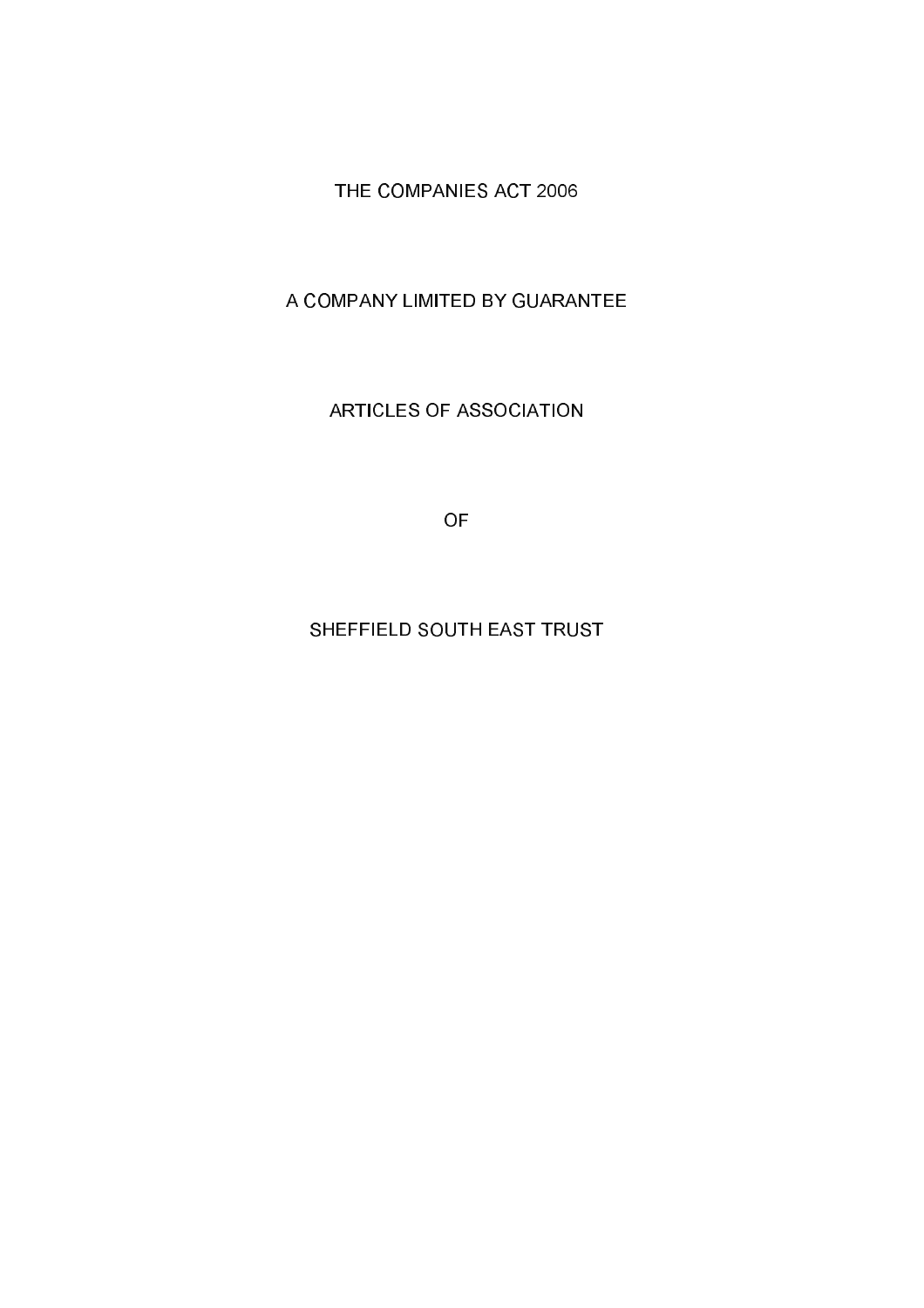For use by mainstream, special, 16-19, alternative provision, free and studio schools

# THE COMPANIES ACT 2006

### **COMPANY LIMITED BY GUARANTEE**

# **ARTICLES OF ASSOCIATION**

#### OF

# SHEFFIFI D SOUTH FAST TRUST

### **INTERPRETATION**

- $1<sup>1</sup>$ In these Articles:-
	- "the Academies" means all the schools and educational institutions referred  $\mathbf{a}$ to in Article 4a and operated by the Academy Trust (and "Academy" shall mean any one of those schools or educational institutions);
	- "Academy Financial Year" means the academic year from 1<sup>st</sup> of September  $b$ to 31<sup>st</sup> of August of the following year:
	- "the Academy Trust" means the company intended to be regulated by these  $\mathbf{C}$ Articles and referred to in Article 2,
	- $d_{\perp}$ "the Articles" means these Articles of Association of the Academy Trust;
	- "Chief Executive Officer" means such person as may be appointed by the  $e<sub>1</sub>$ Trustees as the Chief Executive Officer of the Academy Trust;
	- $f$ "clear days" in relation to the period of a notice means the period excluding the day when the notice is given or deemed to be given and the day on which it is given or on which it is to take effect;
	- "Clerk" means the clerk to the Trustees or any other person appointed to g. perform the duties of the clerk to the Trustees, including a joint, assistant or deputy clerk;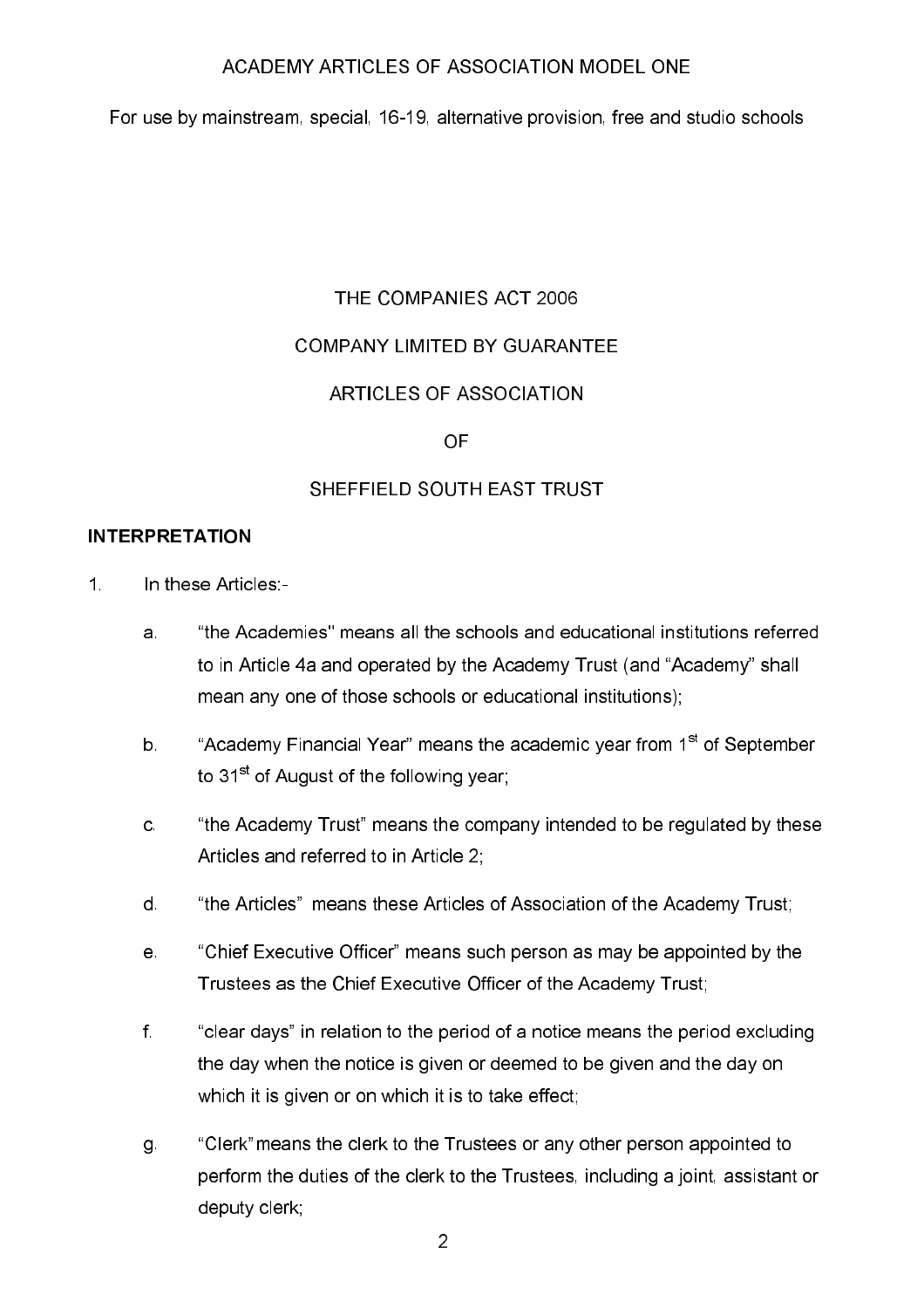For use by mainstream, special, 16-19, alternative provision, free and studio schools

- h. "electronic form" has the meaning given in section 1168 of the Companies Act 2006:
- i. "financial expert" means an individual, company or firm who is authorised to give investment advice under the Financial Services and Markets Act 2000
- ÎΓ. "Local Authority Associated Person" means any person associated (within the meaning given in section 69(5) of the Local Government and Housing Act 1989) with any local authority by which the Academy Trust is influenced;
- $\mathsf{k}$ "Local Governing Bodies" means the committees appointed pursuant to Articles 100-101A and 104 (and "Local Governing Body" means any one of these committees):
- $\mathbf{L}$ "Member" means a member of the Academy Trust and someone who as such is bound by the undertaking contained in Article 8;
- $m$ "the Memorandum" means the Memorandum of Association of the Academy Trust:
- "Office" means the registered office of the Academy Trust: n.
- "Parent Local Governor" means the parent member of a Local Governing О. Body elected or appointed in accordance with Articles 54-56;
- "Parent Trustees" means the Trustees elected or appointed pursuant to p. Articles 53 - 56 inclusive;
- "Principals" means the head teachers of the Academies (and "Principal" q. means any one of these head teachers);
- $\mathsf{r}$ . "Principal Regulator" means the body or person appointed as the Principal Regulator under the Charities Act 2011;
- "the seal" means the common seal of the Academy Trust if it has one:  $S$
- $t$ . "Secretary of State" means the Secretary of State for Education or successor: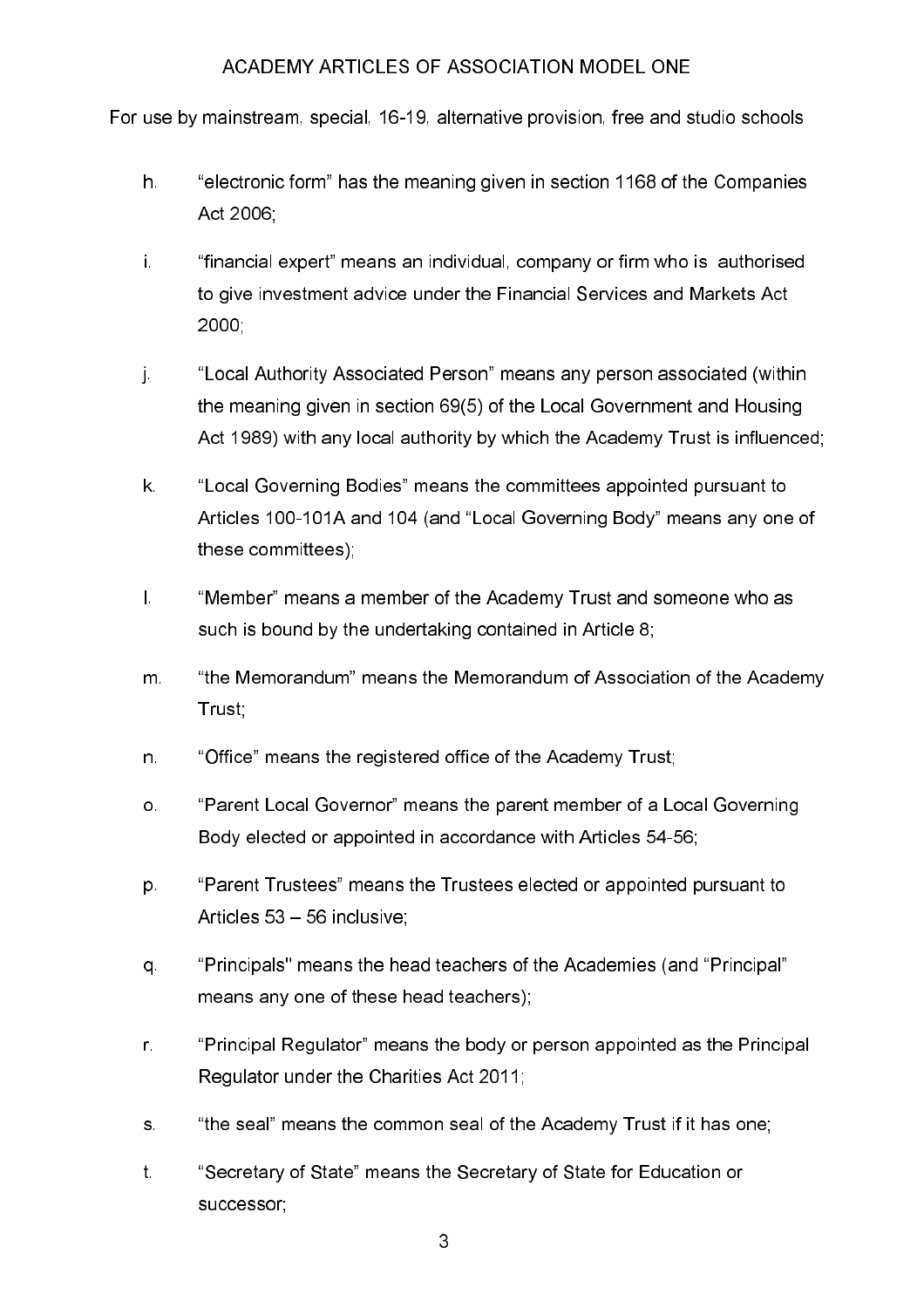For use by mainstream, special, 16-19, alternative provision, free and studio schools

- "Special Educational Needs" has the meaning set out in sections 20(1) and u. 21(2) of the Children and Families Act 2014:
- $V<sub>1</sub>$ "teacher" means a person employed under a contract of employment or a contract for services or otherwise engaged to provide his services as a teacher at one or more Academies,
- "the Trustees" means the directors of the Academy Trust (and "Trustee" W. means any one of those directors), subject to the definition of this term at Article 6.9 (e) in relation to Articles 6.2-6.9.
- "the United Kingdom" means Great Britain and Northern Ireland;  $\mathsf{X}^{\perp}$
- words importing the masculine gender only shall include the feminine  $\mathbf{y}$ . gender. Words importing the singular number shall include the plural number, and vice versa.
- $\mathsf{Z}$ subject as aforesaid, words or expressions contained in these Articles shall. unless the context requires otherwise, bear the same meaning as in the Companies Act 2006, as appropriate:
- aa. any reference to a statute or statutory provision shall include any statute or statutory provision which replaces or supersedes such statute or statutory provision including any modification or amendment thereto;
- bb. a reference to "document" includes, unless otherwise specified, any document sent or supplied in electronic form;
- a reference to a document being signed or to signature includes references  $cc$ to it being executed under hand or under seal or by any other method and. in the case of a communication in electronic form, such references are to its being authenticated as specified by the Companies Acts:
- any reference to a "meeting" in these Articles includes, except where dd. inconsistent with any legal obligation:
	- $a)$ a physical meeting: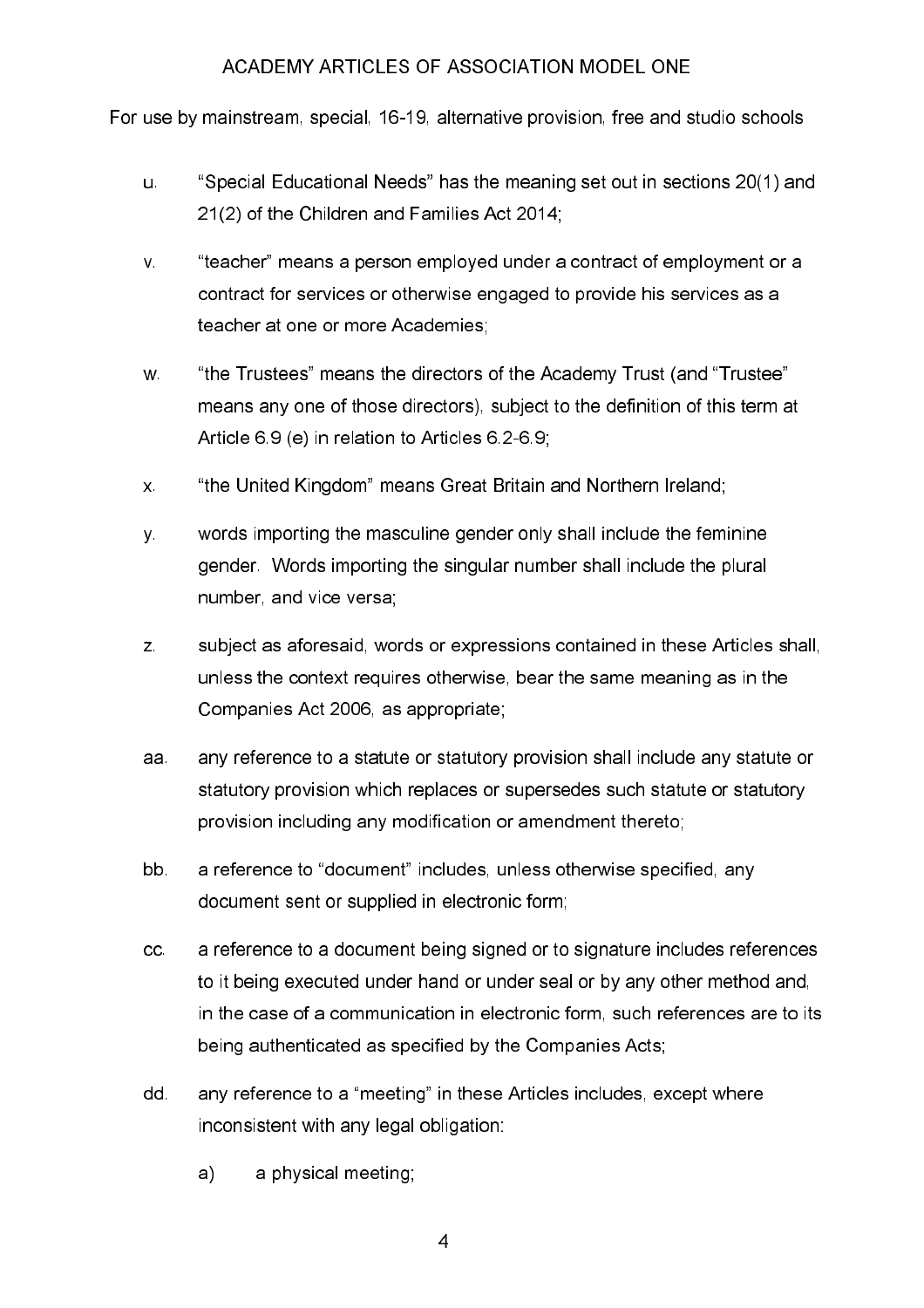For use by mainstream, special, 16-19, alternative provision, free and studio schools

- $b)$ a video conference, an internet video facility or similar electronic method allowing simultaneous visual and audio participation; and
- $c)$ telephone conferencing:
- a reference to a "parent" of a pupil, student or child in these Articles gg. includes a person who is caring for a pupil, student or child.
- $2<sup>1</sup>$ The company's name is Sheffield South East Trust (and in this document it is called "the Academy Trust").
- 3 The Academy Trust's registered office is to be situated in England and Wales.

# **OBJECTS**

- $\overline{4}$ The Academy Trust's objects ("the Objects") are specifically restricted to the following:
	- to advance for the public benefit education in the United Kingdom, in a. particular but without prejudice to the generality of the foregoing, by establishing, maintaining, carrying on, managing and developing schools offering a broad and balanced curriculum ("the mainstream Academies") or educational institutions which are principally concerned with providing full-time or part-time education for children of compulsory school age who, by reason of illness, exclusion from school or otherwise, may not for any period receive suitable education unless alternative provision is made for them ("the alternative provision Academies") or 16 to 19 Academies offering a curriculum appropriate to the needs of its students ("the 16 to 19 Academies") or schools specially organised to make special educational provision for pupils with Special Educational Needs ("the Special Academies")
- 5. In furtherance of the Objects but not further or otherwise the Academy Trust may exercise the following powers:
	- to draw, make, accept, endorse, discount, execute and issue promissory a. notes, bills, cheques and other instruments, and to operate bank accounts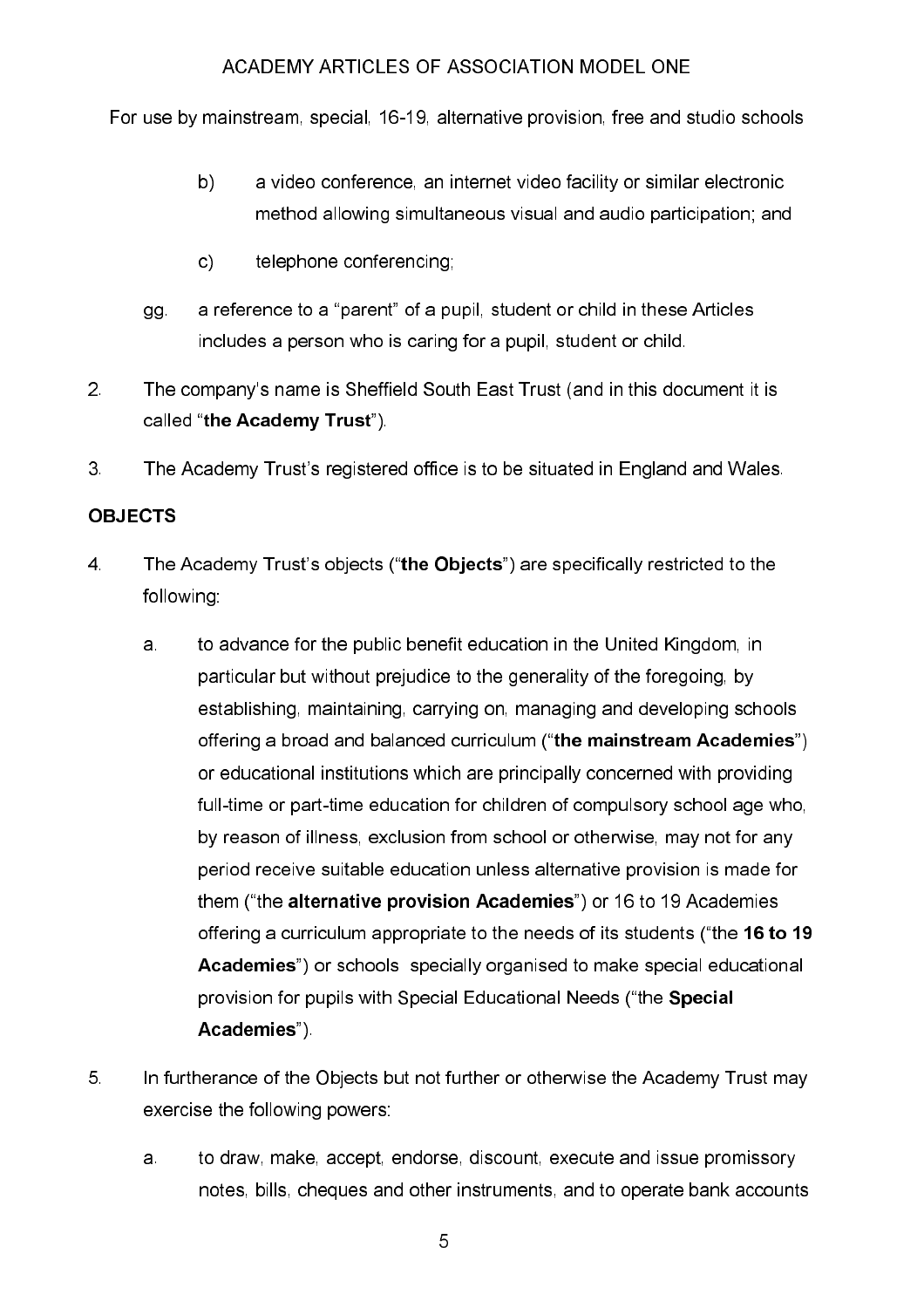For use by mainstream, special, 16-19, alternative provision, free and studio schools

in the name of the Academy Trust:

- $b$ to raise funds and to invite and receive contributions provided that in raising funds the Academy Trust shall not undertake any substantial permanent trading activities and shall conform to any relevant statutory regulations;
- to acquire, alter, improve and (subject to such consents as may be required  $\mathbf{C}$ by law) to charge or otherwise dispose of property.
- $\mathsf{d}$ subject to Articles 6.6-6.8 below to employ such staff, as are necessary for the proper pursuit of the Objects and to make all reasonable and necessary provision for the payments of pensions and superannuation to staff and their dependants;
- to establish or support, whether financially or otherwise, any charitable е. companies, trusts, associations or institutions formed for all or any of the Objects;
- $f$ . to co-operate with other charities, other independent and maintained schools, academies and institutions within the further education sector, voluntary bodies and statutory authorities operating in furtherance of the Objects and to exchange information and advice with them:
- to pay out of funds of the Academy Trust the costs, charges and expenses g. of and incidental to the formation and registration of the Academy Trust:
- h. to establish, maintain, carry on, manage and develop the Academies at locations to be determined by the Trustees;
- i. to offer scholarships, exhibitions, prizes and awards to pupils and students former pupils and former students, and otherwise to encourage and assist the educational attainment of pupils and students and former pupils and former students:
- $\mathbf{j}$ . to provide educational facilities and services to students of all ages and the wider community for the public benefit;
- to carry out research into the development and application of new  $\mathsf{k}$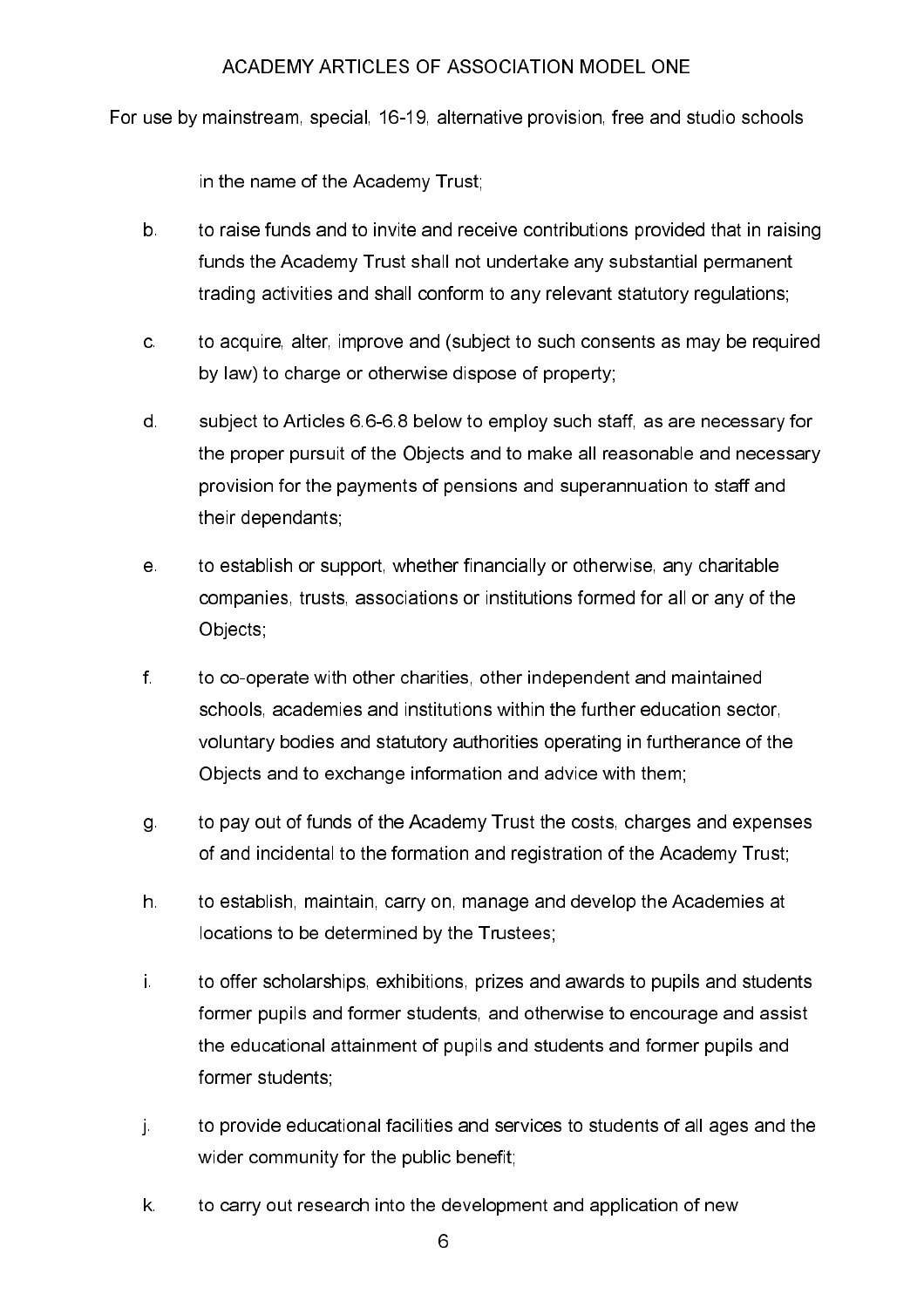For use by mainstream, special, 16-19, alternative provision, free and studio schools

techniques in education and to their approach to curriculum development and delivery and to publish the results of such research, and to develop means of benefiting from application of the experience of industry, commerce, other schools, educational institutions and the voluntary sector to the education of pupils and students in academies;

- $\mathbf{L}$ subject to such consents as may be required by law and/or by any contract entered into by or on behalf of the Academy Trust, to borrow and raise money for the furtherance of the Objects in such manner and on such security as the Academy Trust may think fit;
- $m<sub>1</sub>$ to deposit or invest any funds of the Academy Trust not immediately required for the furtherance of its Objects (but to invest only after obtaining such advice from a financial expert as the Trustees consider necessary and having regard to the suitability of investments and the need for diversification).
- n. to delegate the management of investments to a financial expert, but only on terms that:
	- i. the investment policy is set down in writing for the financial expert by the Trustees:
	- ii. every transaction is reported promptly to the Trustees;
	- iii. the performance of the investments is reviewed regularly with the Trustees:
	- $\mathbf{V}$ the Trustees are entitled to cancel the delegation arrangement at any time:
	- $V$ the investment policy and the delegation arrangement are reviewed at least once a year:
	- all payments due to the financial expert are on a scale or at a level vi. which is agreed in advance and are notified promptly to the Trustees on receipt, and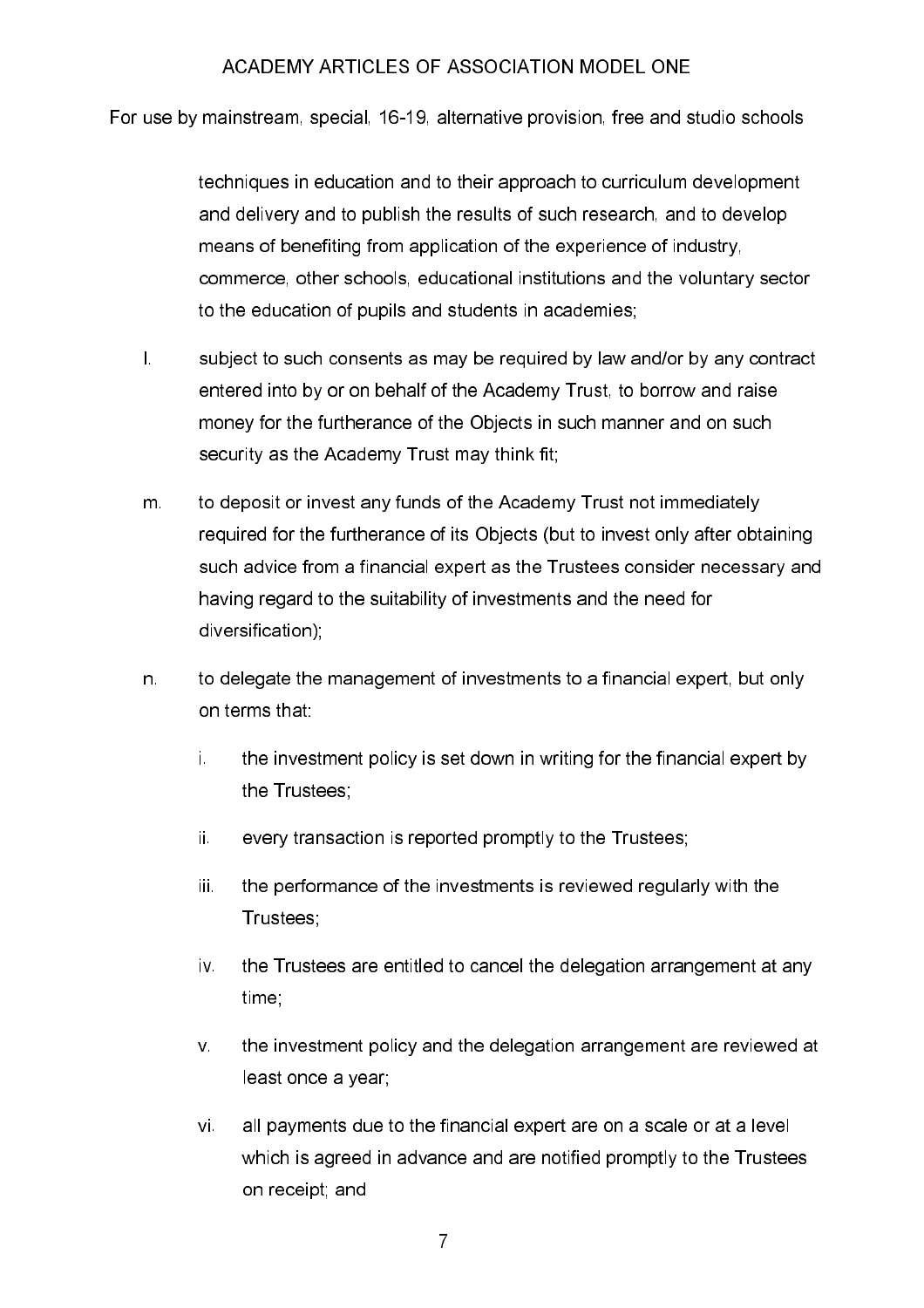For use by mainstream, special, 16-19, alternative provision, free and studio schools

- the financial expert must not do anything outside the powers of the vii. Trustees:
- $\circ$ to arrange for investments or other property of the Academy Trust to be held in the name of a nominee company acting under the control of the Trustees or of a financial expert acting under their instructions, and to pay any reasonable fee required;
- to provide indemnity arrangements to Trustees in accordance with, and p. subject to the conditions of section 232 to 235 of the Companies Act 2006, section 189 of the Charities Act 2011 or any other provision of law applicable to charitable companies and any such indemnity is limited accordingly;
- q. not used;
- to establish subsidiary companies to carry on any trade or business for the  $r_{\perp}$ purpose of raising funds for the Academy Trust; and
- to do all such other lawful things as are necessary for or are incidental to or  $S$ conducive to the achievement of the Objects.
- 6.1 The income and property of the Academy Trust shall be applied solely towards the promotion of the Objects
- 6.2 None of the income or property of the Academy Trust may be paid or transferred directly or indirectly by way of dividend bonus or otherwise by way of profit to any Member of the Academy Trust. Nonetheless a Member of the Academy Trust who is not also a Trustee may:
	- benefit as a beneficiary of the Academy Trust;  $a<sub>1</sub>$
	- $b$ be paid reasonable and proper remuneration for any goods or services supplied to the Academy Trust:
	- be paid rent for premises let by the Member of the Academy Trust if the  $\mathbf{C}$ amount of the rent and other terms of the letting are reasonable and proper; and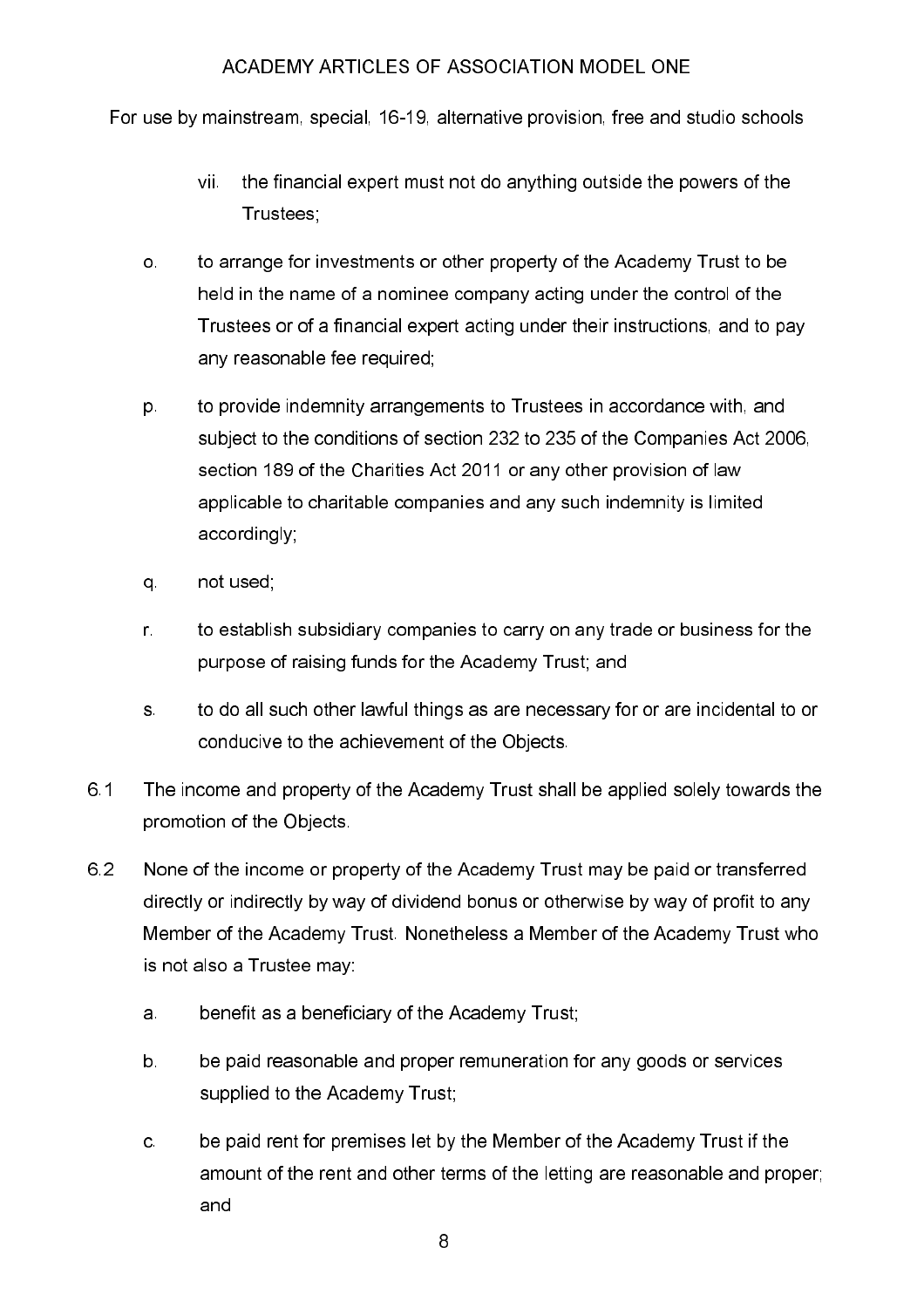For use by mainstream, special, 16-19, alternative provision, free and studio schools

- $\mathsf{d}$ be paid interest on money lent to the Academy Trust at a reasonable and proper rate, such rate not to exceed 2 per cent per annum below the base lending rate of a UK clearing bank selected by the Trustees, or 0.5%, whichever is the higher.
- 6.2A. The Trustees may only rely upon the authority provided by Article 6.2 to allow a benefit to a Member if each of the following conditions is satisfied:
	- the remuneration or other sums paid to the Member do not exceed an a. amount that is reasonable in all the circumstances:
	- $b<sub>1</sub>$ the Trustees are satisfied that it is in the interests of the Academy Trust to contract with that Member rather than with someone who is not a Member. In reaching that decision the Trustees must balance the advantage of contracting with a Member against the disadvantages of doing so, and
	- $\mathbf{C}$ the reason for their decision is recorded by the Trustees in the minute book.
- 63 A Trustee may benefit from any indemnity arrangement purchased at the Academy Trust's expense or any arrangement so agreed with the Secretary of State to cover the liability of the Trustees which by virtue of any rule of law would otherwise attach to them in respect of any negligence, default or breach of trust or breach of duty of which they may be guilty in relation to the Academy Trust: provided that any such arrangement shall not extend to: (i) any claim arising from any act or omission which the Trustees (or any of them) knew to be a breach of trust or breach of duty or which was committed by the Trustees (or any of them) in reckless disregard to whether it was a breach of trust or breach of duty or not; and (ii) the costs of any unsuccessful defence to a criminal prosecution brought against the Trustees (or any of them) in their capacity as directors of the Academy Trust. Further, this Article does not authorise a Trustee to benefit from any indemnity arrangement that would be rendered void by any provision of the Companies Act 2006, the Charities Act 2011 or any other provision of law.
- 64 A public company, which has shares listed on a recognised stock exchange and of which any one Trustee holds no more than 1% of the issued capital of that company, may receive fees, remuneration or other benefit in money or money's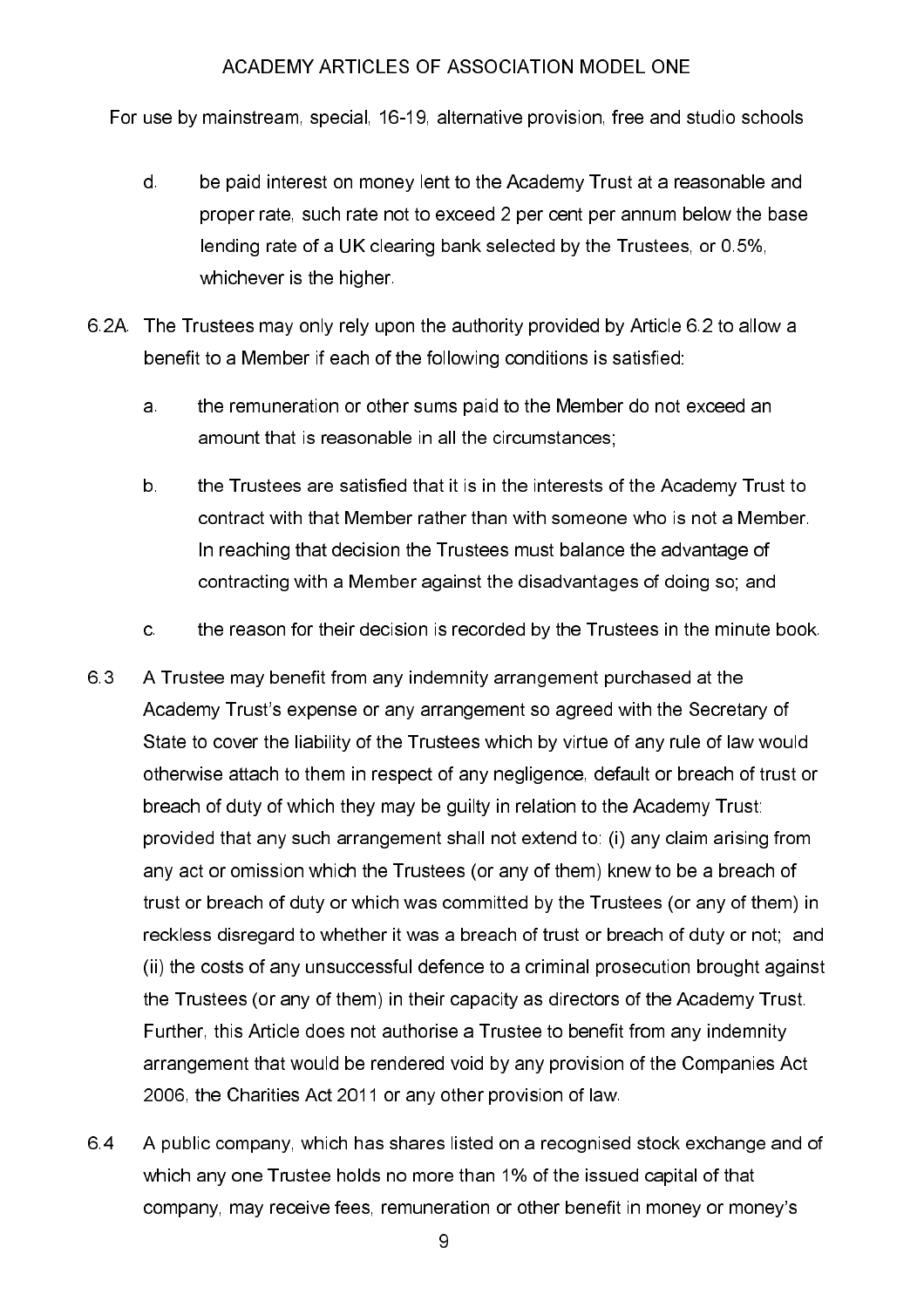For use by mainstream, special, 16-19, alternative provision, free and studio schools

worth from the Academy Trust.

- 65 A Trustee may at the discretion of the Trustees be reimbursed from the property of the Academy Trust for reasonable expenses properly incurred by him or her when acting on behalf of the Academy Trust, but excluding expenses in connection with foreign travel.
- 66 No Trustee may
	- buy any goods or services from the Academy Trust: a.
	- b. sell goods, services, or any interest in land to the Academy Trust;
	- $\mathbf{C}$ be employed by, or receive any remuneration from the Academy Trust (other than the Chief Executive Officer to the extent he or she is a Trustee, whose employment and/or remuneration is subject to the procedure and conditions in Article 6.8); or
	- d. receive any other financial benefit from the Academy Trust unless:
		- i. the payment is permitted by Article 6.7 and the Trustees follow the procedure and observe the conditions set out in Article 6.8; or
		- ii. the Trustees obtain the prior written approval of the Charity Commission and fully comply with any procedures it prescribes.
- 67 Subject to Article 6.8, a Trustee may:
	- receive a benefit from the Academy Trust in the capacity of a beneficiary of a. the Academy Trust:
	- $b<sub>1</sub>$ be emploved by the Academy Trust or enter into a contract for the supply of goods or services to the Academy Trust, other than for acting as a Trustee;
	- receive interest on money lent to the Academy Trust at a reasonable and  $\mathbf{C}$ proper rate not exceeding 2% per annum below the base rate of a clearing bank to be selected by the Trustees, or 0.5%, whichever is the higher; and
	- $\mathsf{d}$ . receive rent for premises let by the Trustee to the Academy Trust if the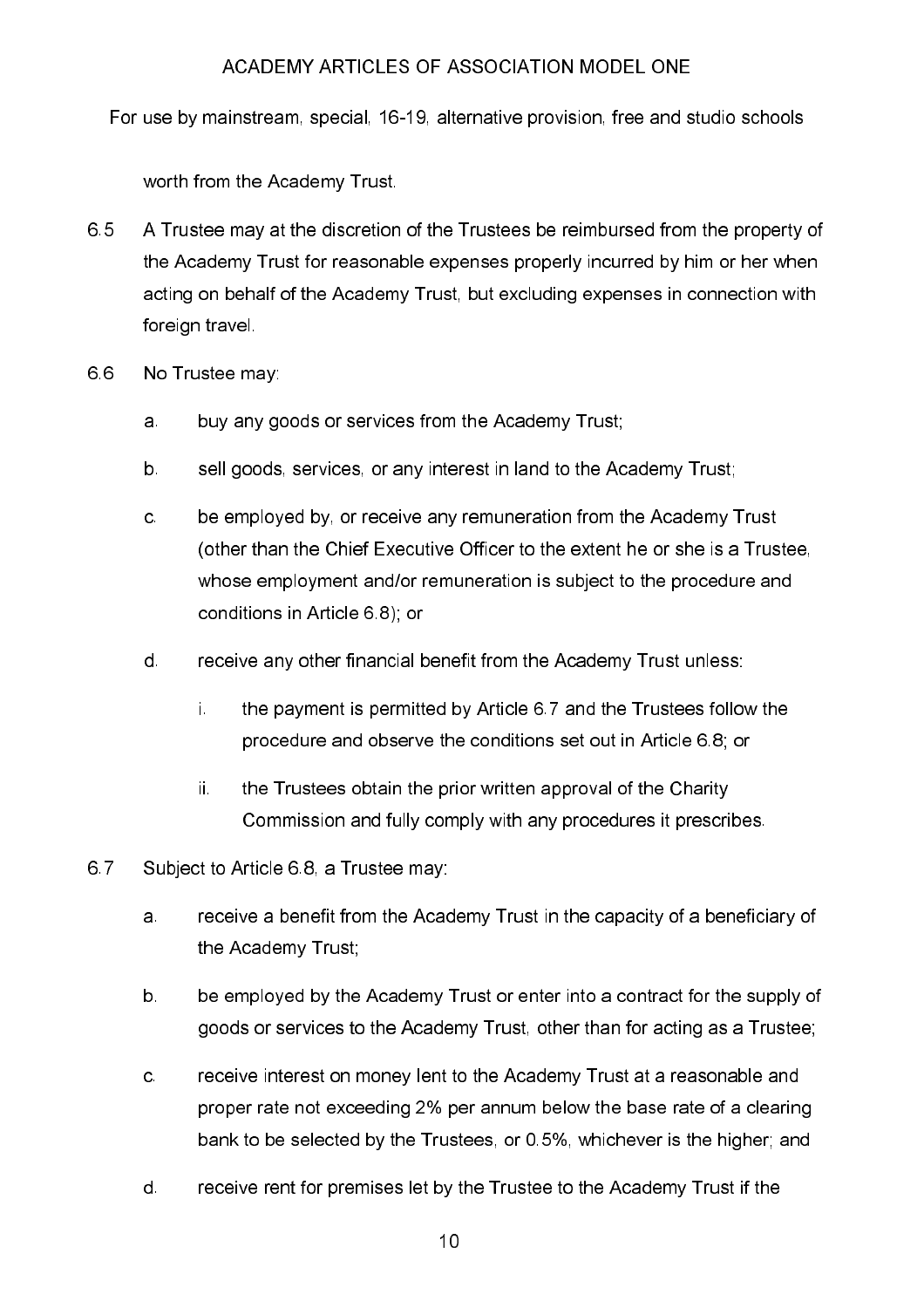For use by mainstream, special, 16-19, alternative provision, free and studio schools

amount of the rent and the other terms of the lease are reasonable and proper

- 68 The Academy Trust and its Trustees may only rely upon the authority provided by Article 6.7 if each of the following conditions is satisfied.
	- the remuneration or other sums paid to the Trustee do not exceed an a. amount that is reasonable in all the circumstances;
	- $b$ the Trustee is absent from the part of any meeting at which there is discussion of
		- i. his or her employment, remuneration, or any matter concerning the contract, payment or benefit; or
		- his or her performance in the employment, or his or her performance ii. of the contract; or
		- iii. any proposal to enter into any other contract or arrangement with him or her or to confer any benefit upon him or her that would be permitted under Article 6.7; or
		- iv. any other matter relating to a payment or the conferring of any benefit permitted by Article 6.7;
	- the Trustee does not vote on any such matter and is not to be counted  $\mathbf{C}$ when calculating whether a quorum of Trustees is present at the meeting;
	- $\mathsf{d}$ save in relation to employing or contracting with the Chief Executive Officer (to the extent he or she is a Trustee), the other Trustees are satisfied that it is in the interests of the Academy Trust to employ or to contract with that Trustee rather than with someone who is not a Trustee. In reaching that decision the Trustees must balance the advantage of employing a Trustee against the disadvantages of doing so (especially the loss of the Trustee's services as a result of dealing with the Trustee's conflict of interest);
	- the reason for their decision is recorded by the Trustees in the minute book;  $e<sub>1</sub>$ and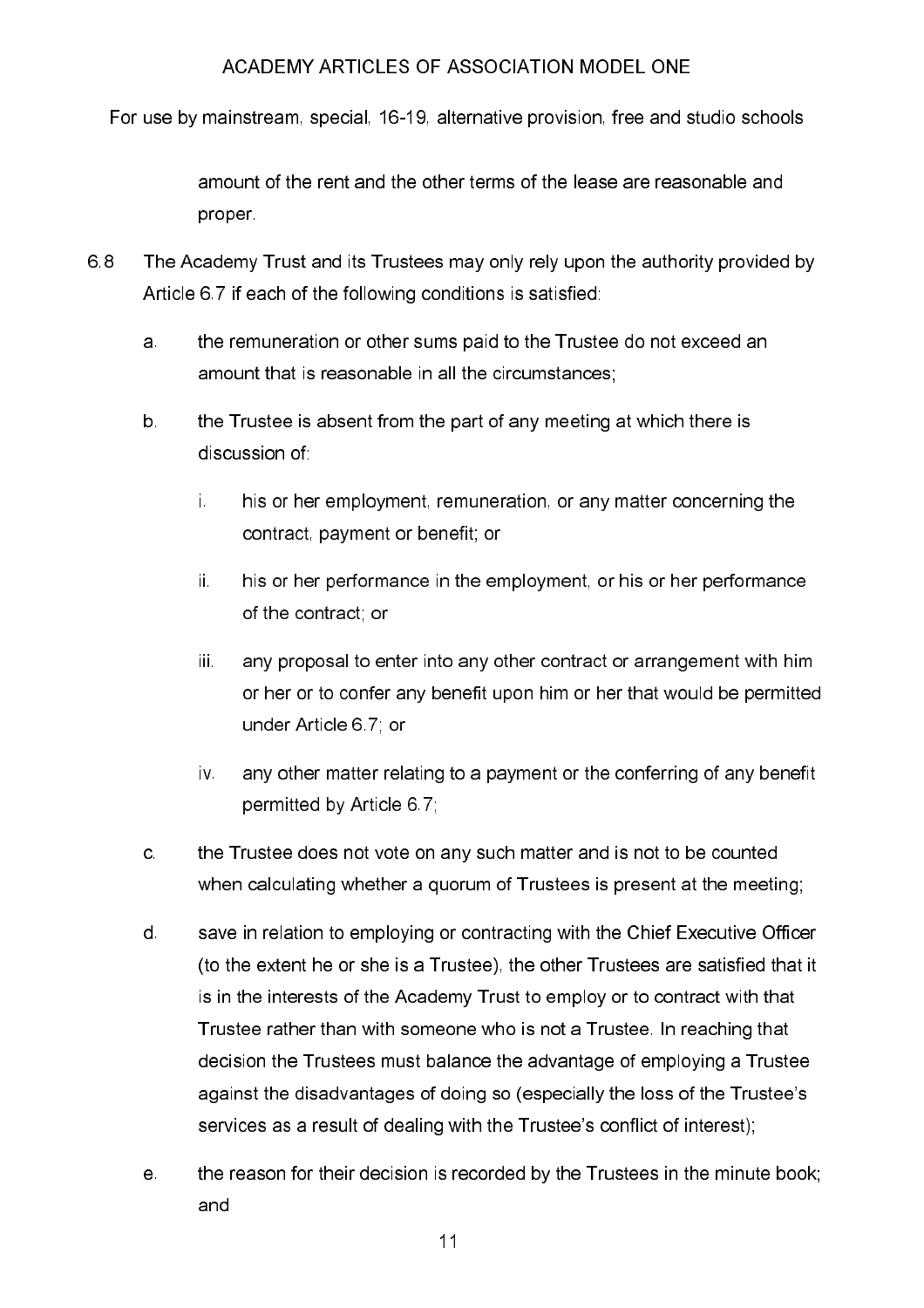For use by mainstream, special, 16-19, alternative provision, free and studio schools

- $f_{\perp}$ a majority of the Trustees then in office have received no such payments or benefit.
- 6.8A The provision in Article 6.6 (c) that no Trustee may be employed by or receive any remuneration from the Academy Trust (other than the Chief Executive Officer to the extent he or she is a Trustee) does not apply to an employee of the Academy Trust who is subsequently elected or appointed as a Trustee save that this Article shall only allow such a Trustee to receive remuneration or benefit from the Academy Trust in his capacity as an employee of the Academy Trust and provided that the procedure as set out in Articles 6.8(b) and 6.8 (c) is followed.
- 69 In Articles 6.2-6.8A.
	- "company" shall include any company in which the Academy Trust: a.
		- holds more than 50% of the shares; or
		- controls more than 50% of the voting rights attached to the shares; or  $\bullet$
		- has the right to appoint one or more directors to the board of the  $\bullet$ company;
	- $b$ "Trustee" shall include any child, stepchild, parent, grandchild, grandparent, brother, sister or spouse of the Trustee or any person living with the Trustee as his or her partner;
	- $\mathbf{c}$ the employment or remuneration of a Trustee includes the engagement or remuneration of any firm or company in which the Trustee is:
		- i. a partner:
		- ii. an employee.
		- iii. a consultant:
		- $\mathsf{W}$ a director
		- $V_{\perp}$ a member or
		- a shareholder, unless the shares of the company are that of a public  $Vi$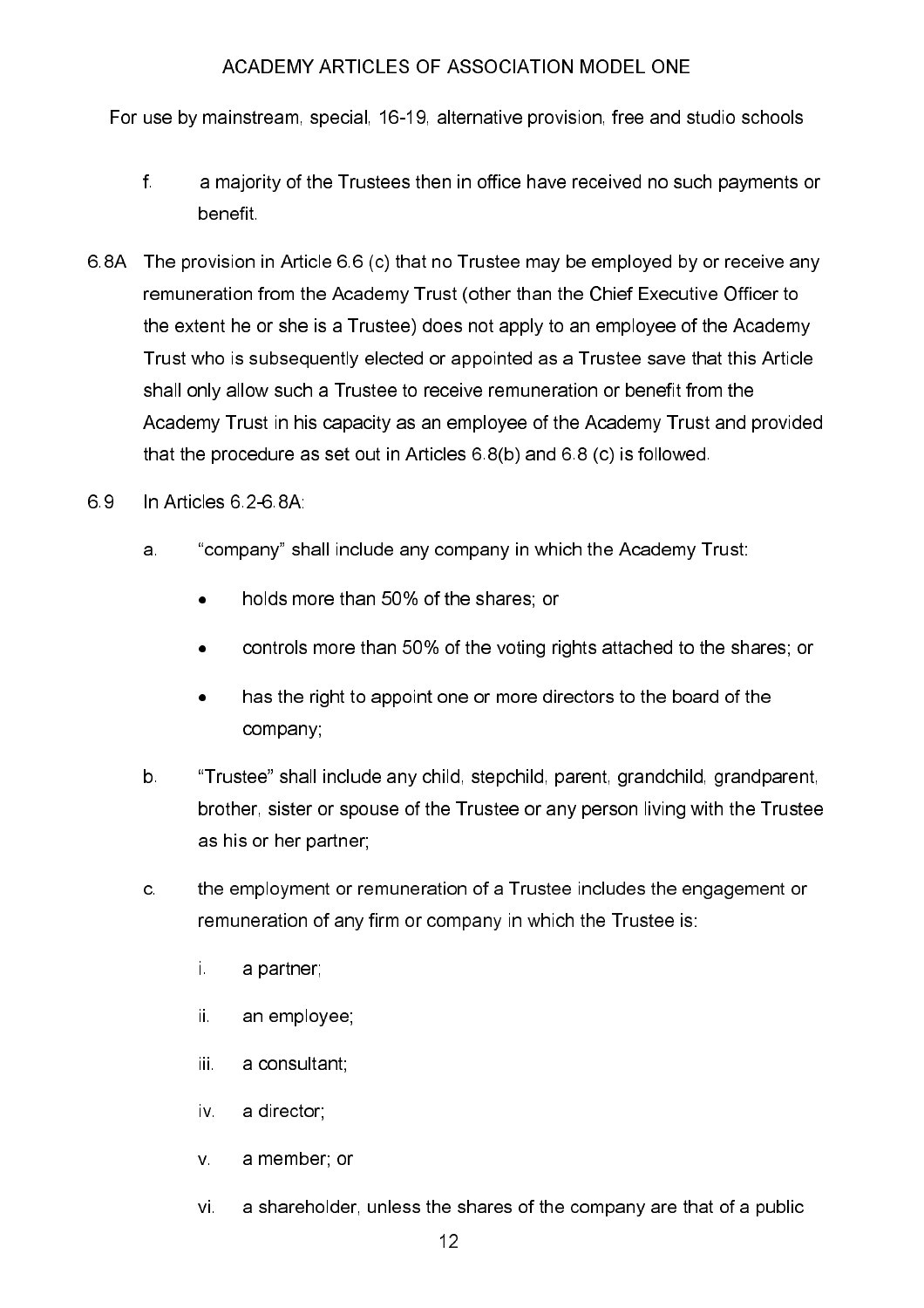For use by mainstream, special, 16-19, alternative provision, free and studio schools

company which are listed on a recognised stock exchange and the Trustee holds less than 1% of the issued capital.

- $7<sup>1</sup>$ The liability of the Members of the Academy Trust is limited.
- 8 Every Member of the Academy Trust undertakes to contribute such amount as may be required (not exceeding £10) to the Academy Trust's assets if it should be wound up while he or she is a Member or within one year after he or she ceases to be a Member, for payment of the Academy Trust's debts and liabilities before he or she ceases to be a Member, and of the costs, charges and expenses of winding up, and for the adjustment of the rights of the contributors among themselves
- 9 If the Academy Trust is wound up or dissolved and after all its debts and liabilities (including any under section 2 of the Academies Act 2010) have been satisfied there remains any property it shall not be paid to or distributed among the Members of the Academy Trust (except for a Member which is itself a charity fulfilling the criteria set out below), but shall be given or transferred to some other charity or charities having objects similar to the Objects which prohibits the distribution of its or their income and property to an extent at least as great as is imposed on the Academy Trust by Article 6 above, chosen by the Members of the Academy Trust at or before the time of dissolution and if that cannot be done then to some other charitable object.
- $10<sub>1</sub>$ Not used.
- $11<sub>1</sub>$ No alteration or addition shall be made to or in the provisions of the Articles which would have the effect (a) that the Academy Trust would cease to be a company to which section 60 of the Companies Act 2006 applies; or (b) that the Academy Trust would cease to be a charity.

# **MEMBERS**

- $12<sup>1</sup>$ The Members of the Academy Trust shall comprise:
	- the signatories to the Memorandum until they resign or otherwise cease to a. be Members, and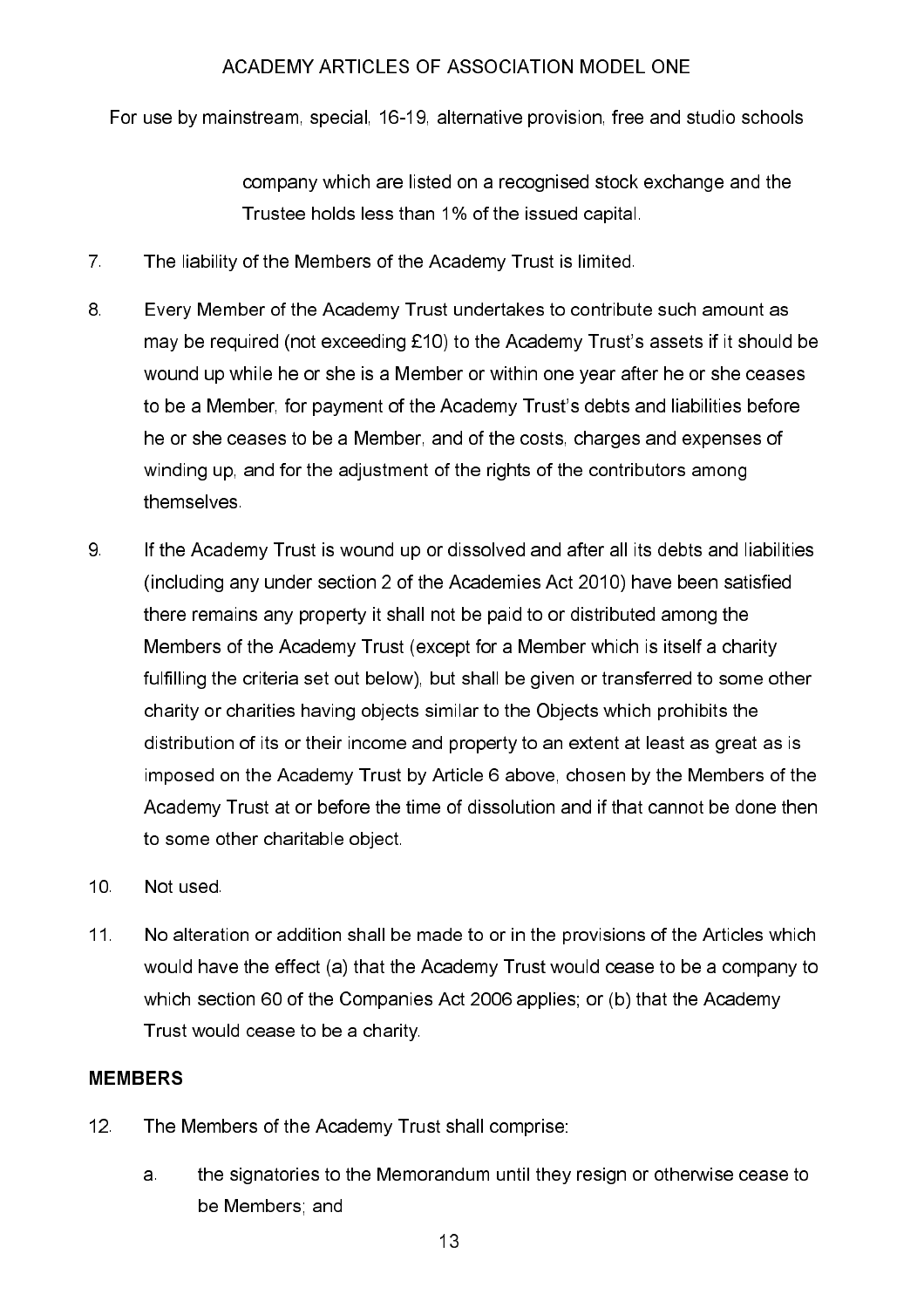For use by mainstream, special, 16-19, alternative provision, free and studio schools

 $b$ any person appointed under Article 15A.

provided that at any time the minimum number of Members shall not be less than three.

- $12A$ An employee of the Academy Trust cannot be a Member of the Academy Trust.
- $13<sub>1</sub>$ Each person entitled to appoint Members in Article 12 shall have the right from time to time by written notice delivered to the Office to remove any Member appointed by them and to appoint a replacement Member to fill a vacancy whether resulting from such removal or otherwise.
- If anv of the persons entitled to appoint Members in Article 12:  $14<sup>1</sup>$ 
	- a. in the case of an individual, die or become legally incapacitated;
	- $b$ . in the case of a corporate entity, cease to exist and are not replaced by a successor institution.
	- $\mathbf{c}$ . becomes insolvent or makes any arrangement or composition with their creditors generally; or
	- $\mathsf{d}$ . ceases to themselves be a Member,

their right to appoint Members under these Articles shall vest in the remaining **Members** 

- $15<sub>1</sub>$ Membership will terminate automatically if:
	- a Member (which is a corporate entity) ceases to exist and is not replaced a. by a successor institution;
	- $b<sub>1</sub>$ a Member (which is an individual) dies or becomes incapable by reason of illness or injury of managing and administering his or her own affairs;
	- $\mathbf{C}$ a Member becomes insolvent or makes any arrangement or composition with that Member's creditors generally;
	- $\mathsf{d}$ . a Member becomes an emplovee of the Academy Trust: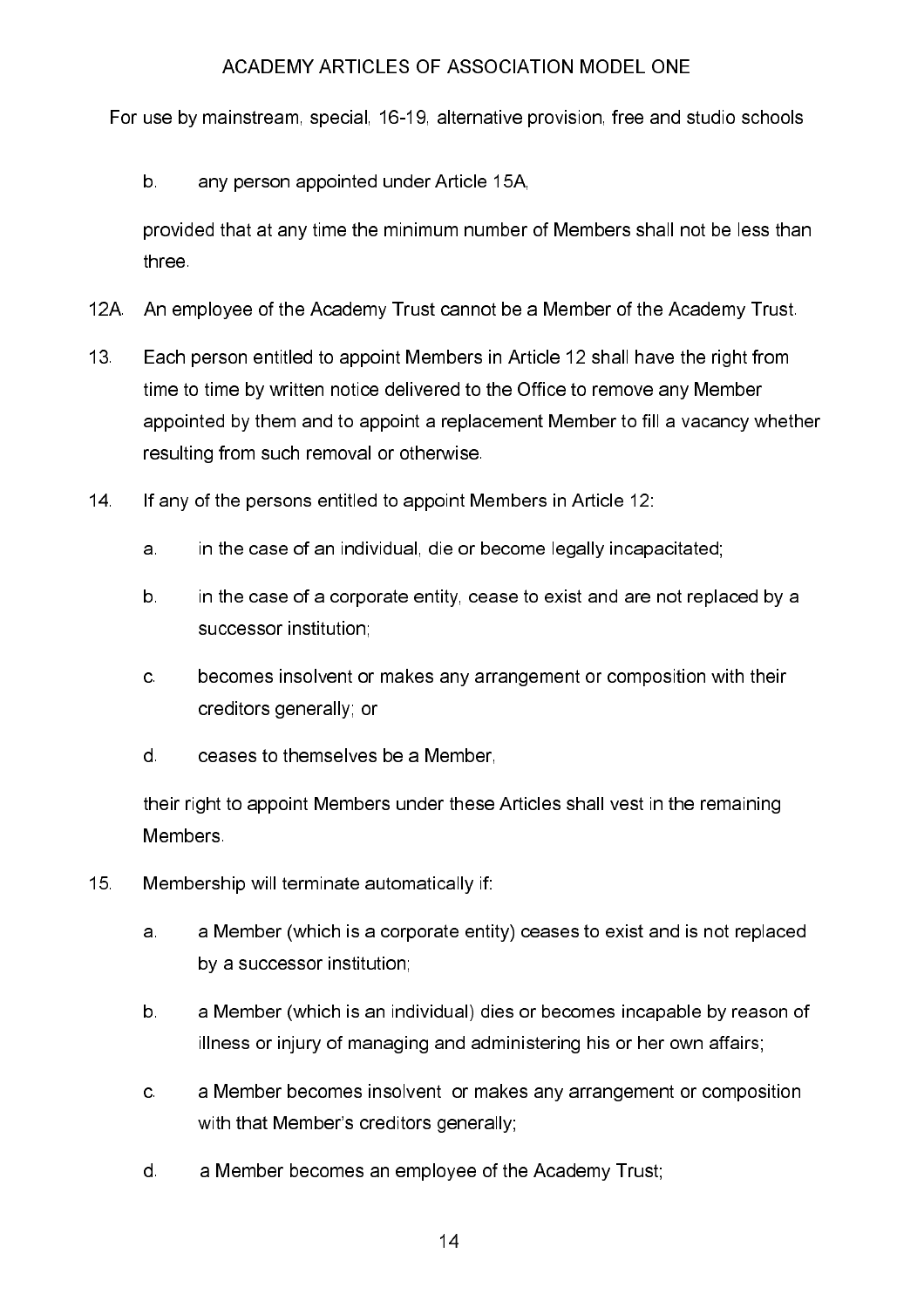For use by mainstream, special, 16-19, alternative provision, free and studio schools

- a Member refuses to consent to any checks required by the Secretary of  $e<sub>1</sub>$ State under the provisions of the Relevant Funding Agreements or otherwise; or
- $f$ a Member is found to be unsuitable to be a Member by the Secretary of State under the provisions of the Relevant Funding Agreements.
- **15A** The Members may agree by passing a special resolution to appoint such additional Members as they think fit.
- 16 In addition to Article 13, the Members may agree by passing a special resolution to remove any Member(s). The Member whose proposed removal is the subject of the resolution shall not be entitled to vote on that resolution.
- 16A. In exercising their rights under these Articles and the Companies Act 2006, the Members shall not do anything or take any action which would cause the Academy Trust to contravene its Objects
- $17<sup>2</sup>$ Every person nominated to be a Member of the Academy Trust shall sign a written consent to become a Member or sign the register of Members on becoming a Member
- $18<sup>1</sup>$ Any Member may resign provided that after such resignation the number of Members is not less than three. A Member shall cease to be one immediately on the receipt by the Academy Trust of a notice in writing signed by the person or persons entitled to remove him under Articles 13 or 16 provided that no such notice shall take effect when the number of Members is less than three unless it contains or is accompanied by the appointment of a replacement Member.

# **GENERAL MEETINGS**

19 The Academy Trust shall hold an Annual General Meeting each Academy Financial Year in addition to any other meetings in that year, and shall specify the meeting as such in the notices calling it; and not more than fifteen months shall elapse between the date of one Annual General Meeting of the Academy Trust and that of the next. Provided that so long as the Academy Trust holds its first Annual General Meeting within eighteen months of its incorporation, it need not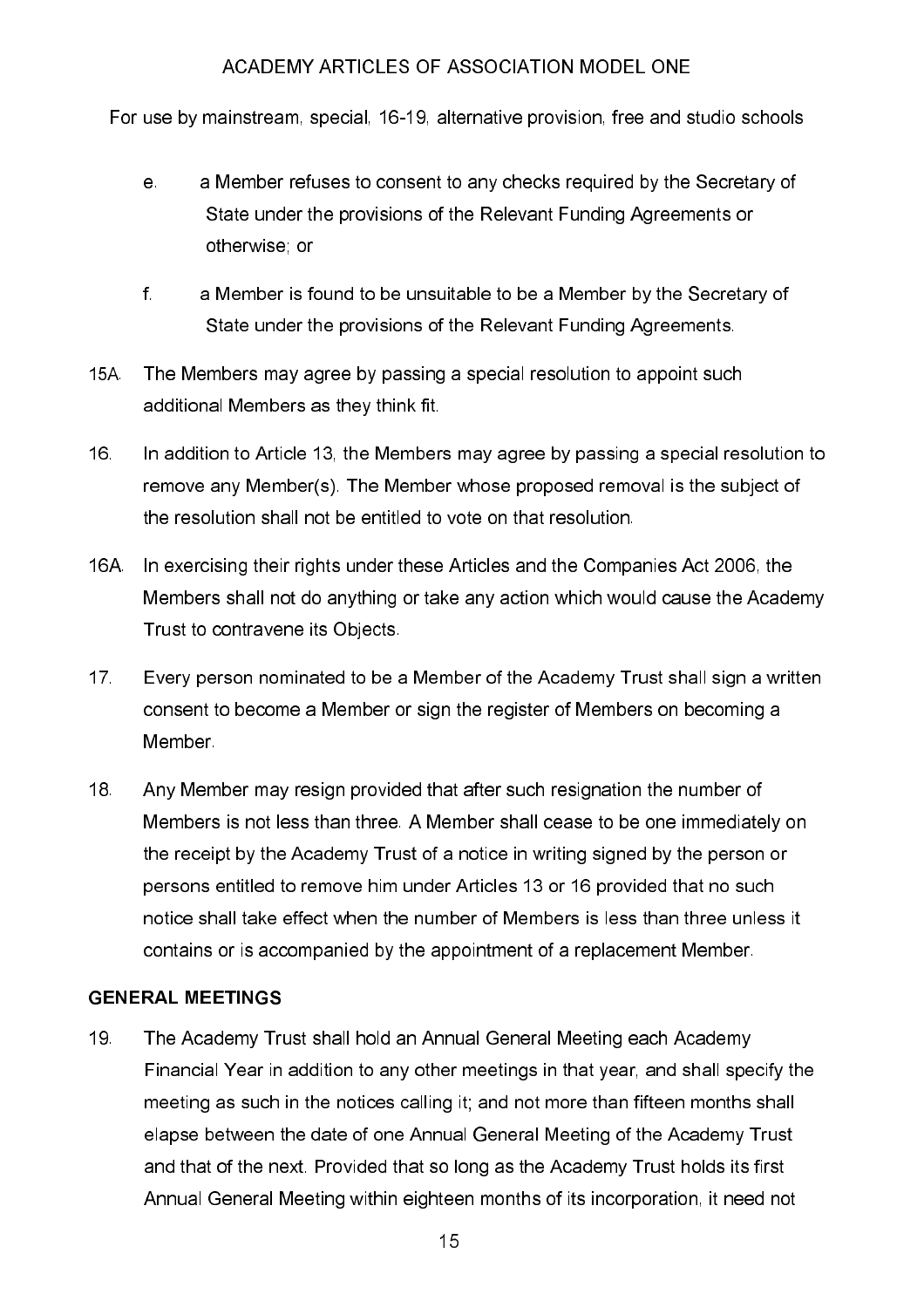For use by mainstream, special, 16-19, alternative provision, free and studio schools

hold it in the vear of its incorporation or the following vear. The Annual General Meeting shall be held at such time and place as the Trustees shall appoint. All meetings other than the Annual General Meetings shall be called General **Meetings** 

 $20<sub>1</sub>$ The Trustees may call General Meetings and, on the requisition of Members pursuant to the provisions of the Companies Act 2006, shall forthwith proceed to convene a General Meeting in accordance with that Act. If there are not within the United Kingdom sufficient Trustees to call a General Meeting, any Trustee or any Member of the Academy Trust may call a General Meeting.

# **NOTICE OF GENERAL MEETINGS**

- $21<sub>1</sub>$ General meetings shall be called by at least fourteen clear days' notice but may be called by shorter notice if it is so agreed by a majority in number of Members having a right to attend and vote and together representing not less than 90% of the total voting rights at that meeting.
- $21A$ The notice shall specify the time and place of the meeting and the general nature of the business to be transacted and, in the case of an Annual General Meeting, shall specify the meeting as such. The notice shall also state that the Member is entitled to appoint a proxy. The notice shall be given to all the Members, to the Trustees and auditors
- 22 The accidental omission to give notice of a meeting to, or the non-receipt of notice of a meeting by, any person entitled to receive notice shall not invalidate the proceedings at that meeting.

#### PROCFFDINGS AT GENFRAI MFFTINGS

23 No business shall be transacted at any meeting unless a quorum is present. A Member counts towards the quorum by being present either in person or by proxy. Two persons entitled to vote upon the business to be transacted, each being a Member or a proxy of a Member or a duly authorised representative of a Member organisation shall constitute a quorum.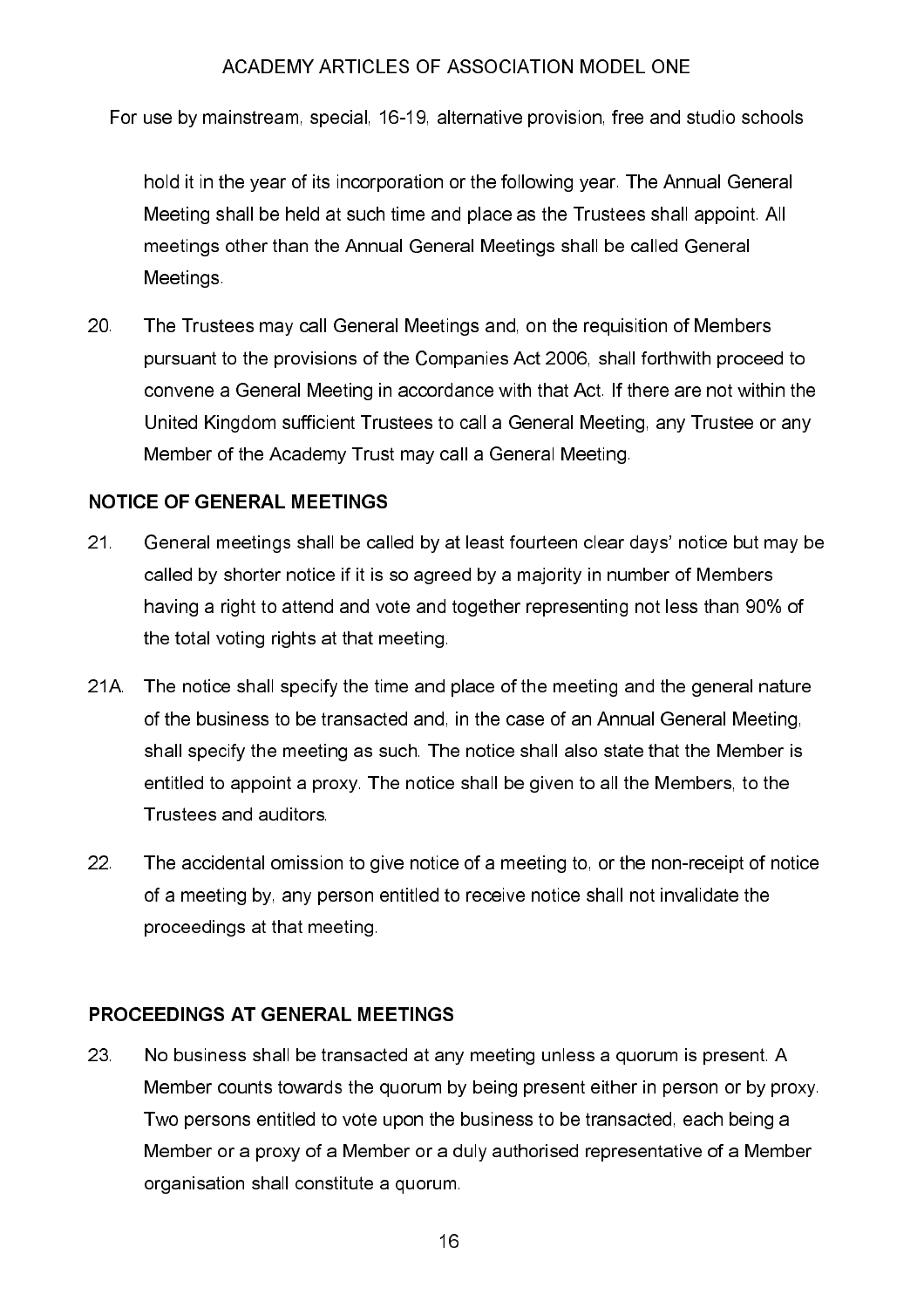For use by mainstream, special, 16-19, alternative provision, free and studio schools

- 24 If a quorum is not present within half an hour from the time appointed for the meeting, or if during a meeting a guorum ceases to be present, the meeting shall stand adjourned to the same day in the next week at the same time and place or to such time and place as the Trustees may determine.
- 25 The Members present and entitled to vote at the meeting shall elect by ordinary resolution one of their number to be the chairman and such election shall be binding on all Members and Trustees present at the meeting.
- Not used. 26
- 27 A Trustee shall, notwithstanding that he is not a Member, be entitled to attend and speak at any General Meeting or Annual General Meeting.
- 27A. A person is able to exercise the right to speak at a general meeting when that person is in a position to communicate to all those attending the meeting, during the meeting, any information or opinions which that person has on the business of the meeting.
- 27B. A person is able to exercise the right to vote at a general meeting when:
	- a. that person is able to vote, during the meeting, on resolutions put to the vote at the meeting, and
	- $b$ that person's vote can be taken into account in determining whether or not such resolutions are passed at the same time as the votes of all the other persons attending the meeting.
- 27C. The Trustees may make whatever arrangements they consider appropriate to enable those attending a general meeting to exercise their rights to speak or vote at it
- 27D. In determining attendance at a general meeting, it is immaterial whether the Members attending it are in the same place as each other.
- 27E. Any persons who are not in the same place as each other attend a general meeting if their circumstances are such that if they have (or were to have) rights to speak and vote at the meeting, they are (or would be) able to exercise them.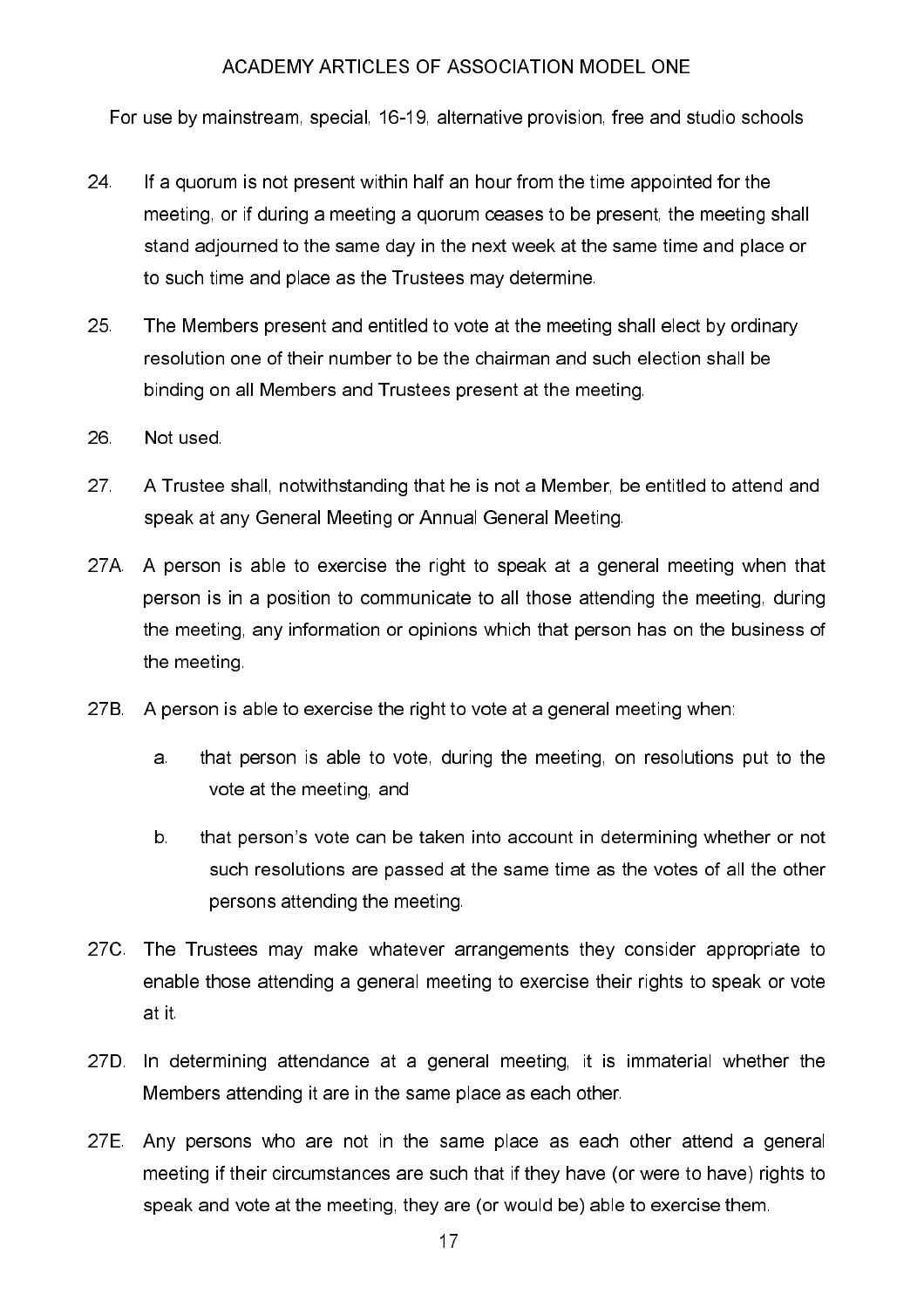For use by mainstream, special, 16-19, alternative provision, free and studio schools

 $27F$ Except where inconsistent with any legal obligation, any Member shall be able to participate in meetings of the Members by telephone or video conference provided that:

> he has given notice of his intention to do so detailing the telephone number on which he can be reached and/or appropriate details of the video conference suite from which he shall be taking part at the time of the meeting at least 48 hours before the meeting; and

the Members have the appropriate equipment.

- $27G$ If after all reasonable efforts it does not prove possible for the person to participate by telephone or video conference in accordance with Article 27F the meeting may still proceed with its business provided it is otherwise quorate.
- 28 The chairman may, with the consent of a majority of the Members at a meeting at which a quorum is present (and shall if so directed by the meeting), adjourn the meeting from time to time and from place to place, but no business shall be transacted at any adjourned meeting other than the business which might properly have been transacted at the meeting had the adjournment not taken place. When a meeting is adiourned for fourteen days or more, at least seven clear days' notice shall be given specifying the time, date and place of the adiourned meeting and the general nature of the business to be transacted. Otherwise it shall not be necessary to give any such notice
- 29 A resolution put to the vote of the meeting shall be decided on a show of hands unless before, or on the declaration of the result of the show of hands, a poll is duly demanded. Subject to the provisions of the Companies Act 2006, a poll may be demanded
	- by the chairman; or a.
	- $b$ by at least two Members having the right to vote at the meeting; or
	- by a Member or Members representing not less than one-tenth of the total  $\mathbf{C}$ voting rights of all the Members having the right to vote at the meeting.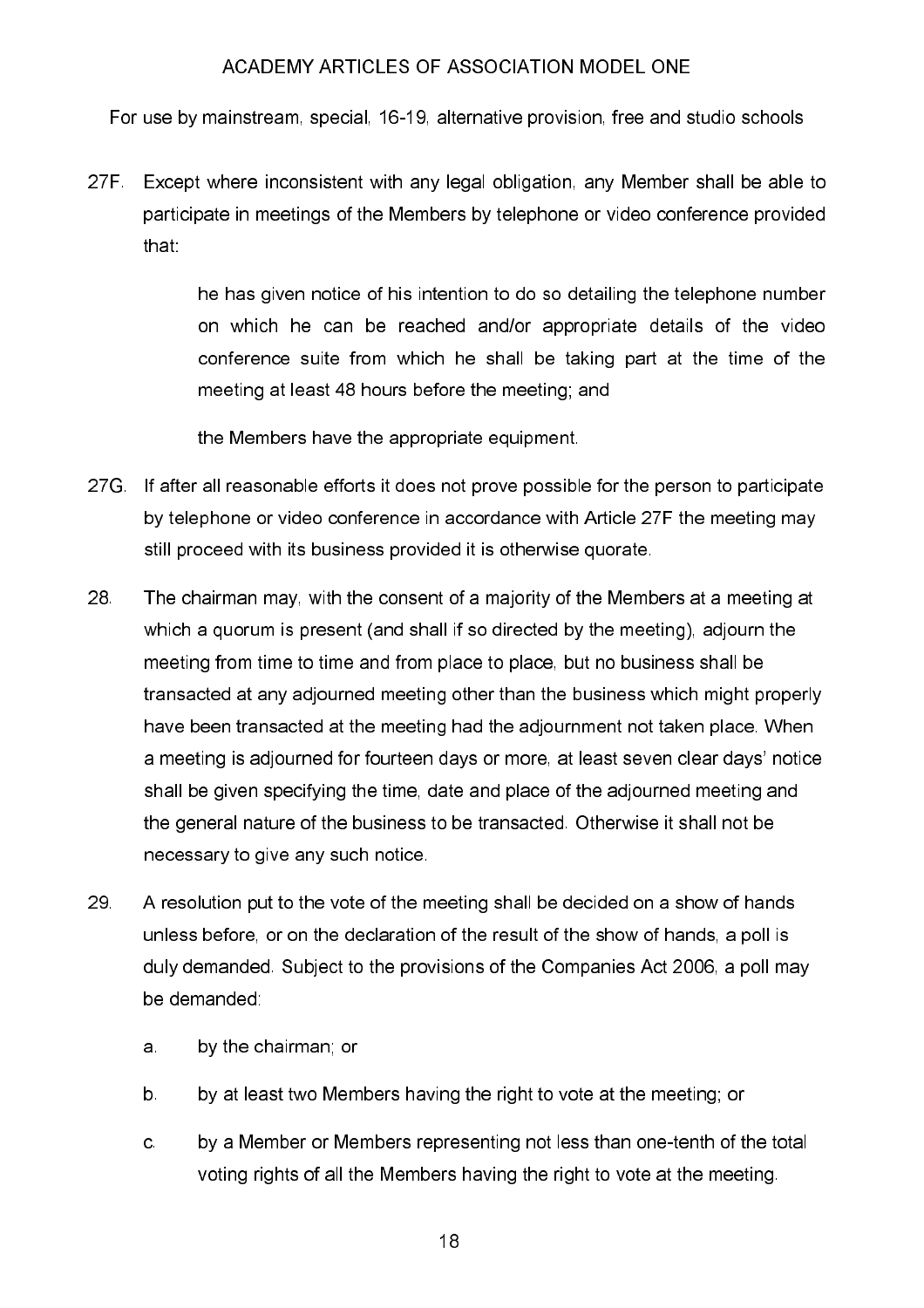For use by mainstream, special, 16-19, alternative provision, free and studio schools

- $30<sub>1</sub>$ Unless a poll is duly demanded a declaration by the chairman that a resolution has been carried or carried unanimously, or by a particular majority, or lost, or not carried by a particular majority and an entry to that effect in the minutes of the meeting shall be conclusive evidence of the fact without proof of the number or proportion of the votes recorded in favour of or against such resolution.
- $31<sub>1</sub>$ The demand for a poll may be withdrawn, before the poll is taken, but only with the consent of the chairman. The withdrawal of a demand for a poll shall not invalidate the result of a show of hands declared before the demand for the poll was made.
- $32<sup>2</sup>$ A poll shall be taken as the chairman directs and he may appoint scrutineers (who need not be Members) and fix a time, date and place for declaring the results. The result of the poll shall be deemed to be the resolution of the meeting at which the poll was demanded.
- 33 A poll demanded on the election of the chairman or on a question of adjournment shall be taken immediately. A poll demanded on any other question shall be taken either immediately or at such time, date and place as the chairman directs not being more than thirty days after the poll is demanded. The demand for a poll shall not prevent the continuance of a meeting for the transaction of any business other than the question on which the poll is demanded. If a poll is demanded before the declaration of the result of a show of hands and the demand is duly withdrawn, the meeting shall continue as if the demand had not been made.
- 34 No notice need be given of a poll not taken immediately if the time, date and place at which it is to be taken are announced at the meeting at which it is demanded. In other cases at least seven clear days' notice shall be given specifying the time. date and place at which the poll is to be taken.
- 35 A resolution in writing agreed by such number of Members as required if it had been proposed at a General Meeting shall be as effectual as if it had been passed at a General Meeting duly convened and held provided that a copy of the proposed resolution has been sent to every Member. The resolution may consist of several instruments in the like form each agreed by one or more Members.

#### **VOTES OF MEMBERS**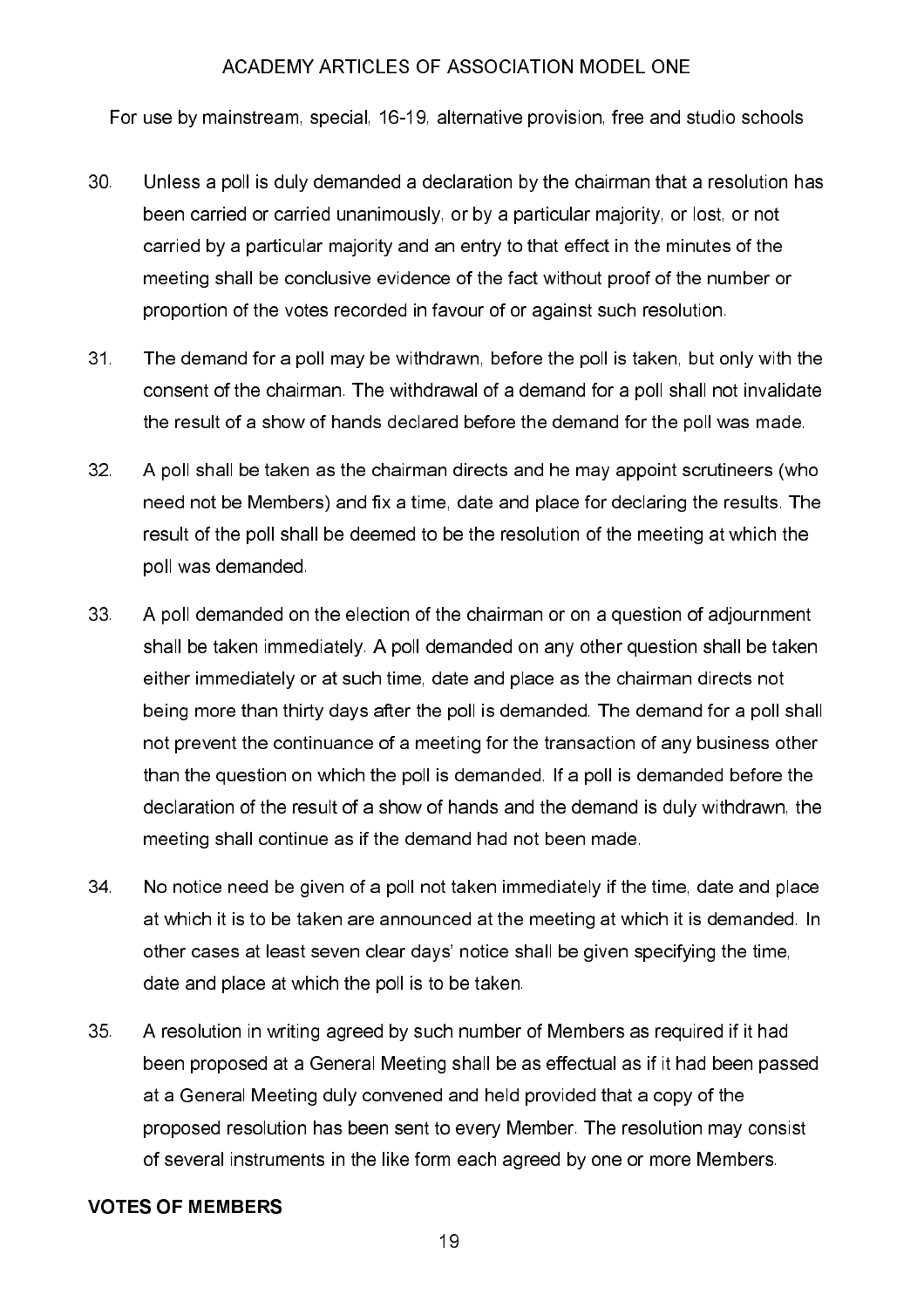For use by mainstream, special, 16-19, alternative provision, free and studio schools

- 36 On the show of hands every Member present in person shall have one vote. On a poll every Member present in person or by proxy shall have one vote.
- $37<sup>2</sup>$ Not used.
- 38 No Member shall be entitled to vote at any General Meeting unless all moneys then pavable by him to the Academy Trust have been paid.
- 39 No objections shall be raised to the qualification of any person to vote at any General Meeting except at the meeting or adjourned meeting at which the vote objected to is tendered, and every vote not disallowed at the meeting shall be valid. Any objection made in due time shall be referred to the chairman whose decision shall be final and conclusive.
- 40 An instrument appointing a proxy shall be in writing, signed by or on behalf of the appointer and shall be in the following form (or in a form as near thereto as circumstances allow or in any other form which is usual or which the Trustees may approve) -

"I/We. ... ... .., of ... ... ..., being a Member/Members of the above named Academy Trust, hereby appoint ... ... of ... ... or in his absence, ... ... ... of ... ... as my/our proxy to attend, speak and vote in my/our name[s] and on my/our behalf at the annual general meeting/ general meeting of the Academy Trust to be held on .....20[], and at any adjournment thereof.

Signed on ... . 20[ ]"

41. Where it is desired to afford Members an opportunity of instructing the proxy how he shall act the instrument appointing a proxy shall be in the following form (or in a form as near thereto as circumstances allow or in any other form which is usual or which the Trustees may approve) -

> "I/We, ... ..., of ... ..., being a Member/Members of the above named Academy Trust, hereby appoint ... of ... ... or in his absence, ... of ... ..., as my/our proxy to attend, speak and vote in my/our name[s] and on my/our behalf at the annual general meeting/ general meeting of the Academy Trust, to be held on .... 20[], and at any adjournment thereof.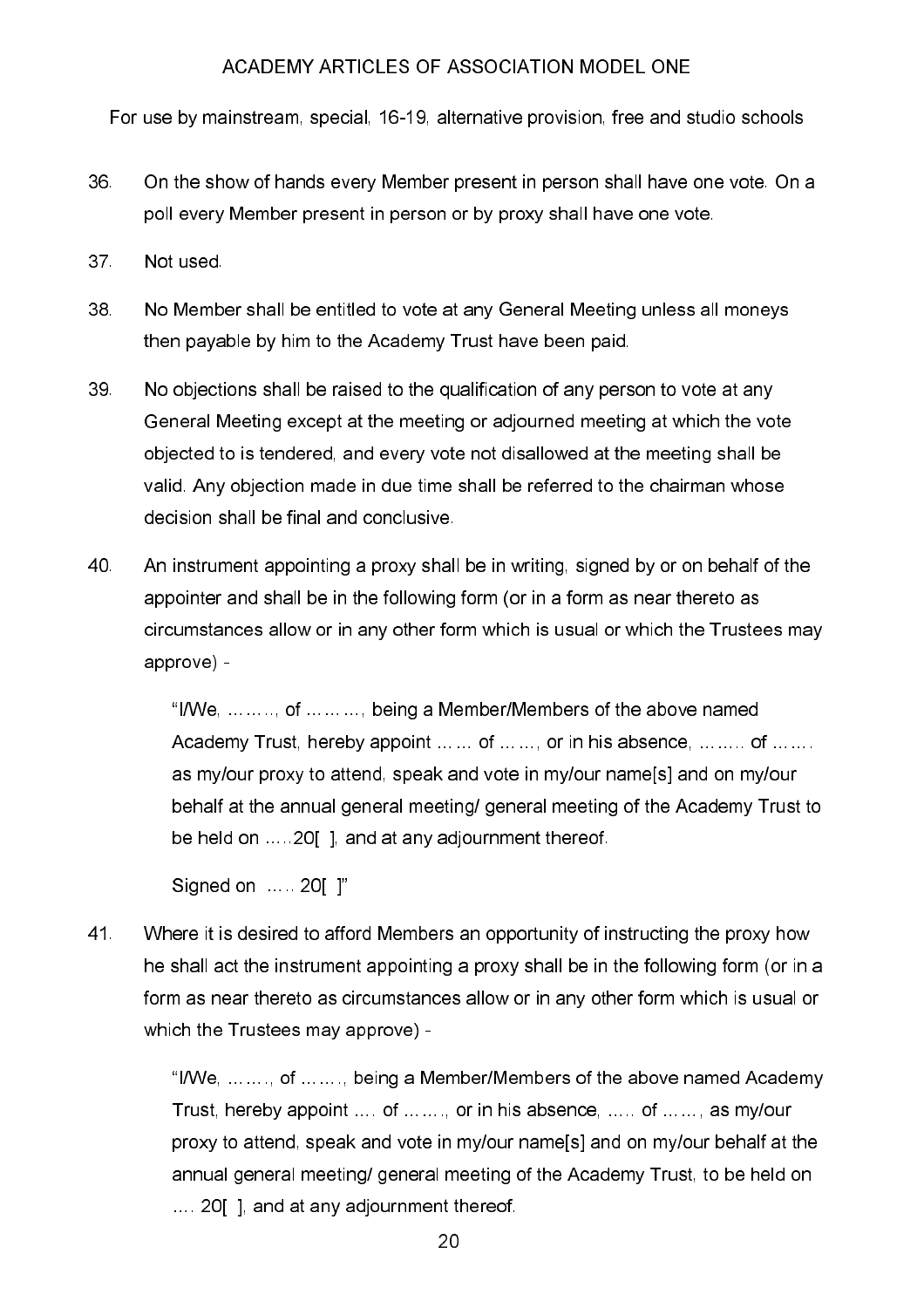For use by mainstream, special, 16-19, alternative provision, free and studio schools

This form is to be used in respect of the resolutions mentioned below as follows:

Resolution No. 1 \*for \* against

Resolution No. 2 \*for \* against.

• Strike out whichever is not desired.

Unless otherwise instructed, the proxy may vote as he thinks fit or abstain from voting

Signed on  $20$ [ ]"

- 42 The instrument appointing a proxy and any authority under which it is signed or a copy of such authority certified by a notary or in some other way approved by the Trustees may:
	- be deposited at the office or at such other place within the United Kingdom  $a<sub>1</sub>$ as is specified in the notice convening the meeting or in any instrument of proxy sent out by the Academy Trust in relation to the meeting not less than 48 hours before the time for holding the meeting or adjourned meeting at which the person named in the instrument proposes to vote; or
	- in the case of a poll taken more than 48 hours after it is demanded, be  $b<sub>1</sub>$ deposited as aforesaid after the poll has been demanded and not less than 24 hours before the time appointed for the taking of the poll; or
	- where the poll is not taken forthwith but is taken not more than 48 hours C. after it was demanded, be delivered at the meeting at which the poll was demanded to the chairman or to the Clerk or to any Trustee.

and an instrument of proxy which is not deposited or delivered in a manner so permitted shall be invalid.

43 A vote given or poll demanded by proxy or by the duly authorised representative of a corporation shall be valid notwithstanding the previous determination of the authority of the person voting or demanding a poll unless notice of the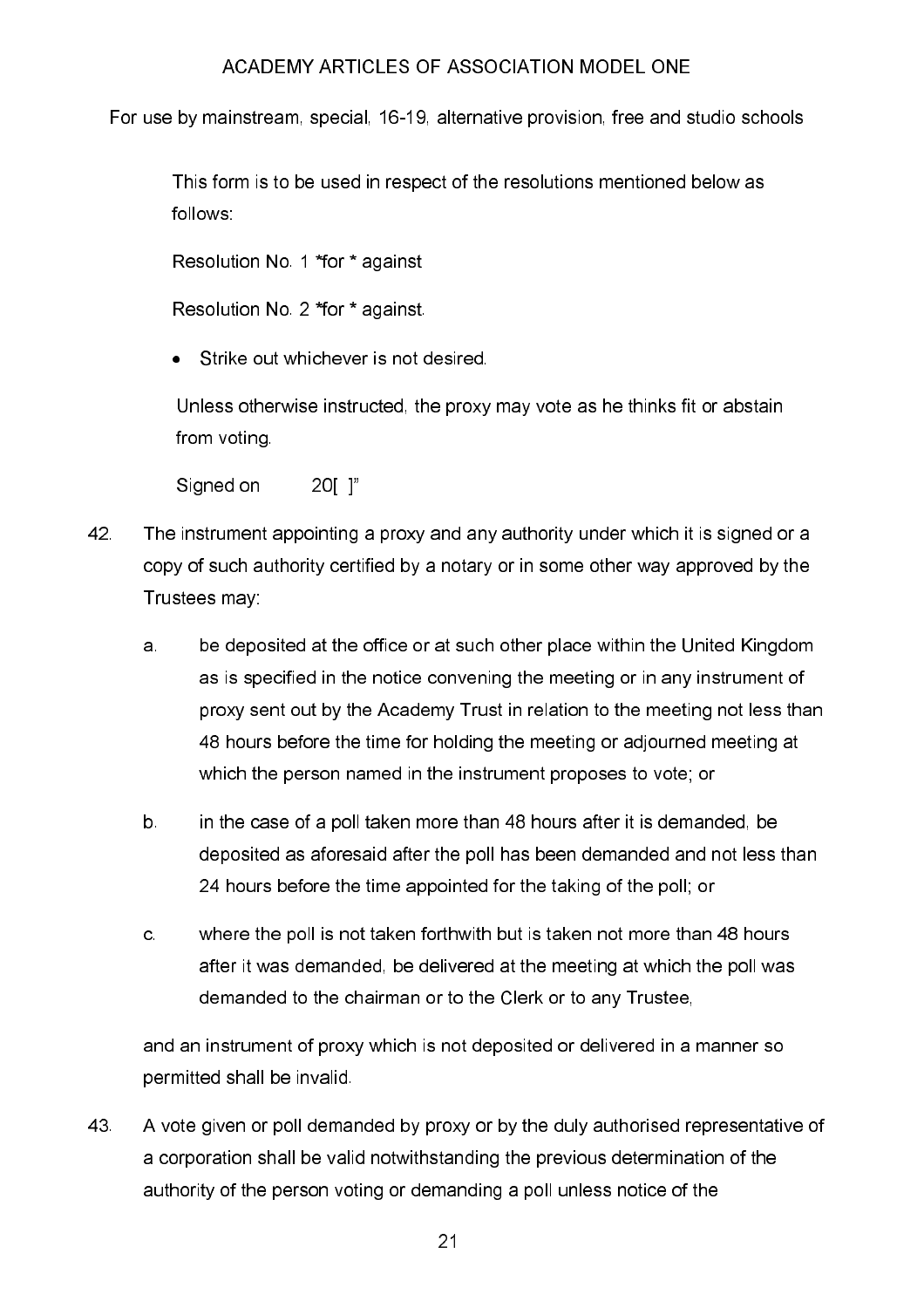For use by mainstream, special, 16-19, alternative provision, free and studio schools

determination was received by the Academy Trust at the office or at such other place at which the instrument of proxy was duly deposited before the commencement of the meeting or adjourned meeting at which the vote given or the poll demanded or (or in the case of a poll taken otherwise than on the same day as the meeting or adjourned meeting) the time appointed for taking the poll.

44 Any organisation which is a Member of the Academy Trust may by resolution of its board of directors or other governing body authorise such person as it thinks fit to act as its representative at any meeting of the Academy Trust, and the person so authorised shall be entitled to exercise the same powers on behalf of the organisation which he represents as that organisation could exercise if it were an individual Member of the Academy Trust.

# **TRUSTEES**

- 45 The number of Trustees shall be not less than three but (unless otherwise determined by ordinary resolution) shall not be subject to any maximum.
- 46 Subject to Articles 48-49 and 53, the Academy Trust shall have the following Trustees:
	- up to 6 Trustees, appointed under Article 50; a.
	- $b$ . subject to Article 6.8A, the Chief Executive Officer, if appointed as a Trustee under Article 57; and
	- a minimum of 2 Parent Trustees elected or appointed under Articles 53-56  $\mathbf{c}$ in the event that no Local Governing Bodies are established under Article 100a or if no provision is made for at least 2 Parent Local Governors on each established Local Governing Body pursuant to Article 101A.
- 47 The Academy Trust may also have up to three Co-opted Trustee appointed under Article 58
- 48 The first Trustees shall be those persons named in the statement delivered pursuant to sections 9 and 12 of the Companies Act 2006.
- 49 Future Trustees shall be appointed or elected, as the case may be, under these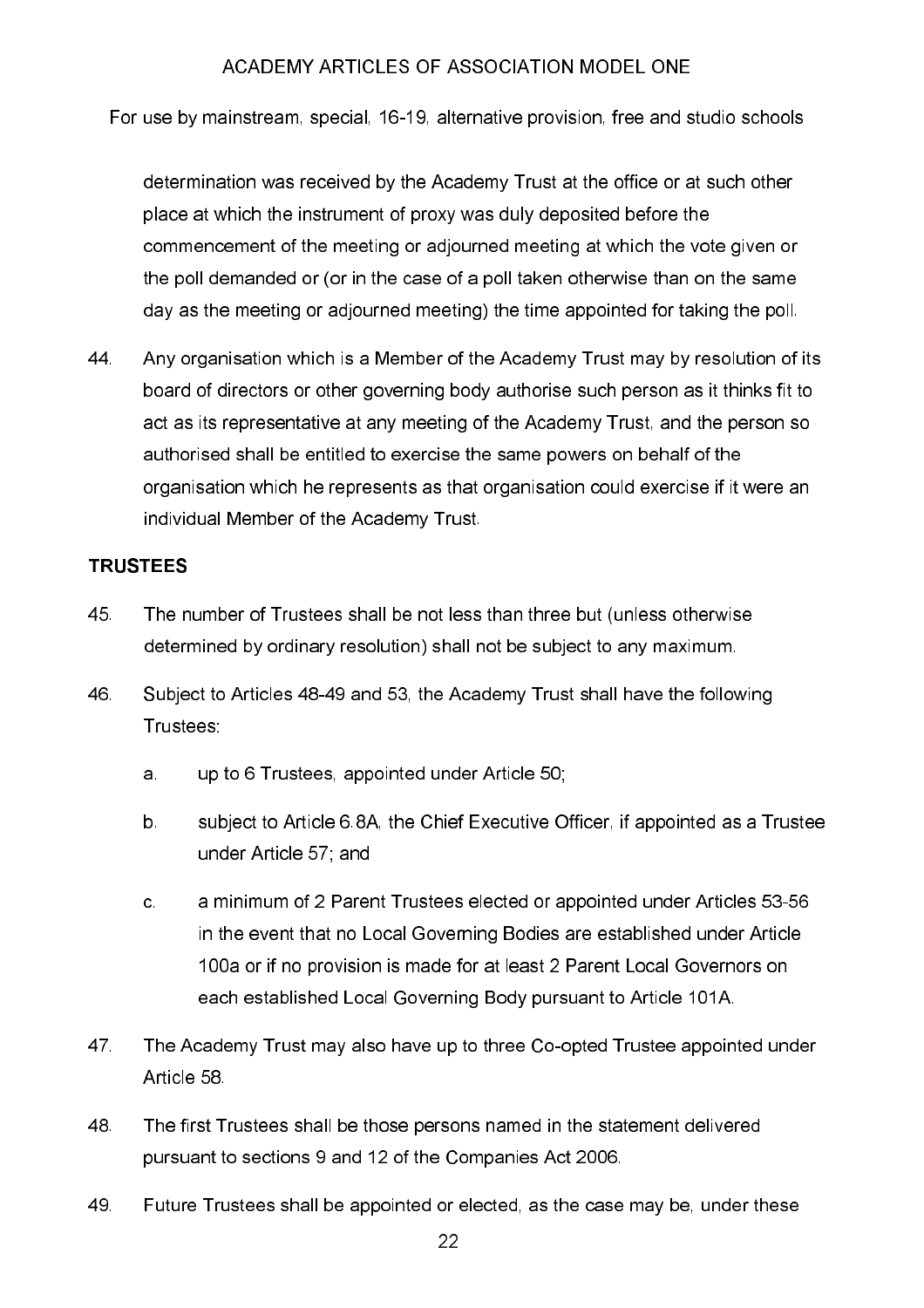For use by mainstream, special, 16-19, alternative provision, free and studio schools

Articles. Where it is not possible for such a Trustee to be appointed or elected due to the fact that an Academy has not yet been established, then the relevant Article or part thereof shall not apply.

#### **APPOINTMENT OF TRUSTEES**

- 50 The Members may appoint by ordinary resolution up to 6 Trustees.
- 50A Not used
- 50B The total number of Trustees including the Chief Executive Officer if they so choose to act as Trustee under Article 57 who are employees of the Academy Trust shall not exceed one third of the total number of Trustees.
- $51<sub>1</sub>$ Not used
- 52. Not used.

### **PARENT TRUSTEES**

- 53. In circumstances where the Trustees have not appointed Local Governing Bodies in respect of the Academies as envisaged in Article 100a or if no provision is made for at least 2 Parent Local Governors on each established Local Governing Body pursuant to Article 101A there shall be a minimum of two Parent Trustees and otherwise such number as the Members shall decide who shall be appointed or elected in accordance with Articles 54 - 56
- 54 Parent Trustees and Parent Local Governors shall be elected or, if the number of parents, or individuals exercising parental responsibility, standing for election is less than the number of vacancies, appointed (in accordance with the terms of reference determined by the Trustees from time to time). The elected or appointed Parent Trustees must be a parent, or an individual exercising parental responsibility, of a registered pupil at one or more of the Academies at the time when he is elected or appointed. The elected (or, if the number of parents or individuals exercising parental responsibility standing for election is less than the number of vacancies, appointed) Parent Local Governors of the Local Governing Body must be a parent, or an individual exercising parental responsibility, of a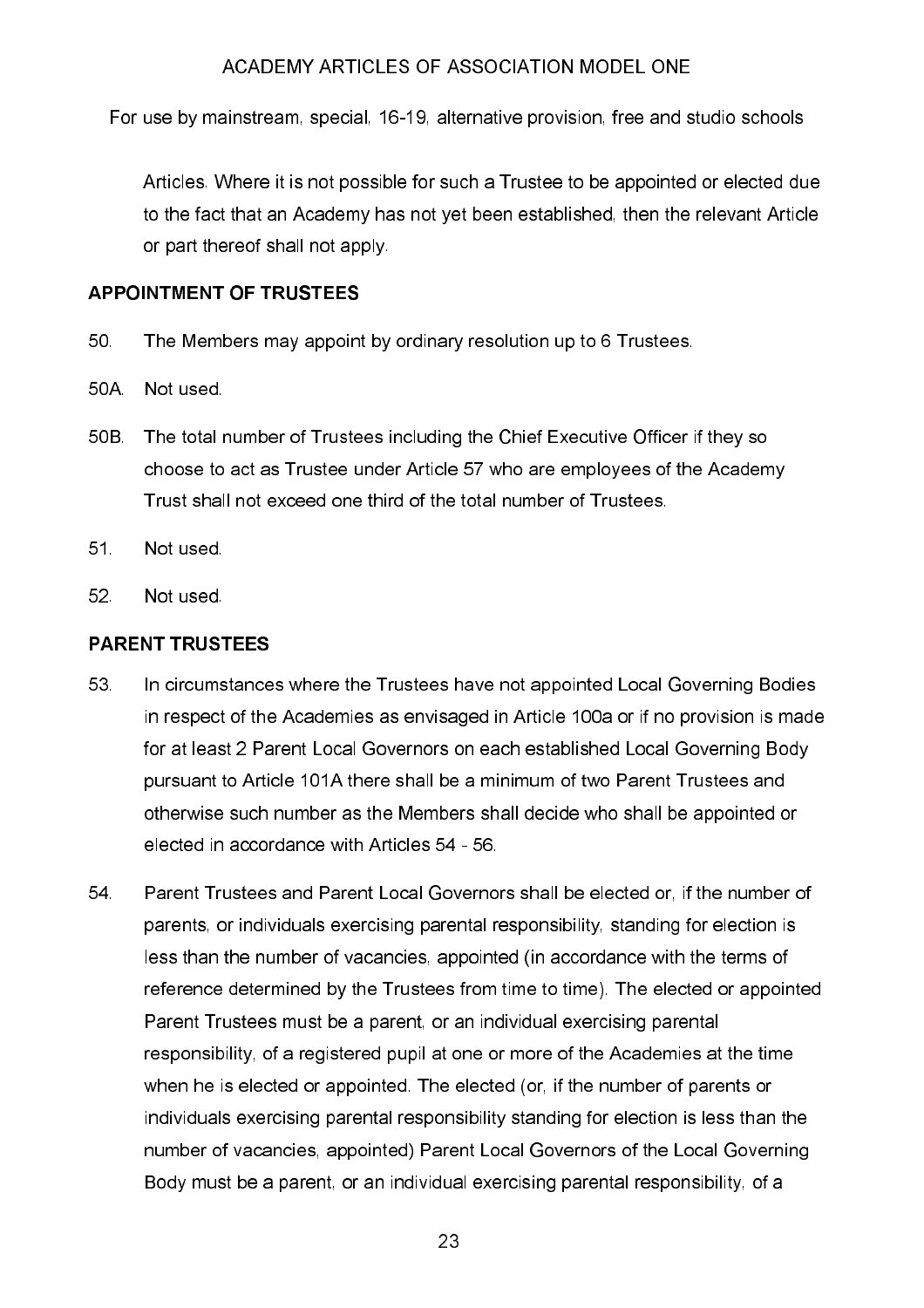For use by mainstream, special, 16-19, alternative provision, free and studio schools

registered pupil at one or more of the Academies overseen by the Local Governing Body at the time when he is elected or appointed.

- 54AA In the case of 16-19 Academies, references to 'a parent, or an individual exercising parental responsibility, of a registered pupil at one or more of the Academies' in Article 54 shall be deemed to be references to 'a parent or an individual exercising parental responsibility of, a registered student at that 16-19 Academy' or, in circumstances where no parent, or an individual exercising parental responsibility, of a registered student at the 16-19 Academy is willing or able to act as a Parent Trustee or a Parent Local Governor, references to 'a parent, or an individual exercising parental responsibility, of a registered pupil at one or more of the Academies' shall be deemed to be references to 'a parent, or an individual exercising parental responsibility, of a child of above compulsory school age but not above the age of 19.
- 54A The number of Parent Trustees and Parent Local Governors required shall be made up by Parent Trustees and Parent Local Governors appointed by the Trustees if the number of parents, or individuals exercising parental responsibility, standing for election is less than the number of vacancies.
- 55 The Trustees shall make all necessary arrangements for, and determine all other matters relating to, an election of the Parent Trustees or Parent Local Governors, including any question of whether a person is a parent, or an individual exercising parental responsibility, of a registered pupil at one of the Academies. Any election of the Parent Trustees or Parent Local Governors which is contested shall be held by secret ballot. For the purposes of any election of Parent Local Governors, any parent, or an individual exercising parental responsibility, of a registered pupil at the Academies overseen by the Local Governing Body shall be eligible to vote.
- 56 In appointing a Parent Trustee or Parent Local Governor the Trustees shall appoint a person who is the parent, or an individual exercising parental responsibility, of a registered pupil at an Academy as described in Articles 54 and 54AA; or where the Trustees are exercising their power to appoint a Parent Trustee or Parent Local Governor and it is not reasonably practical to appoint a parent, or an individual exercising parental responsibility, as described in Articles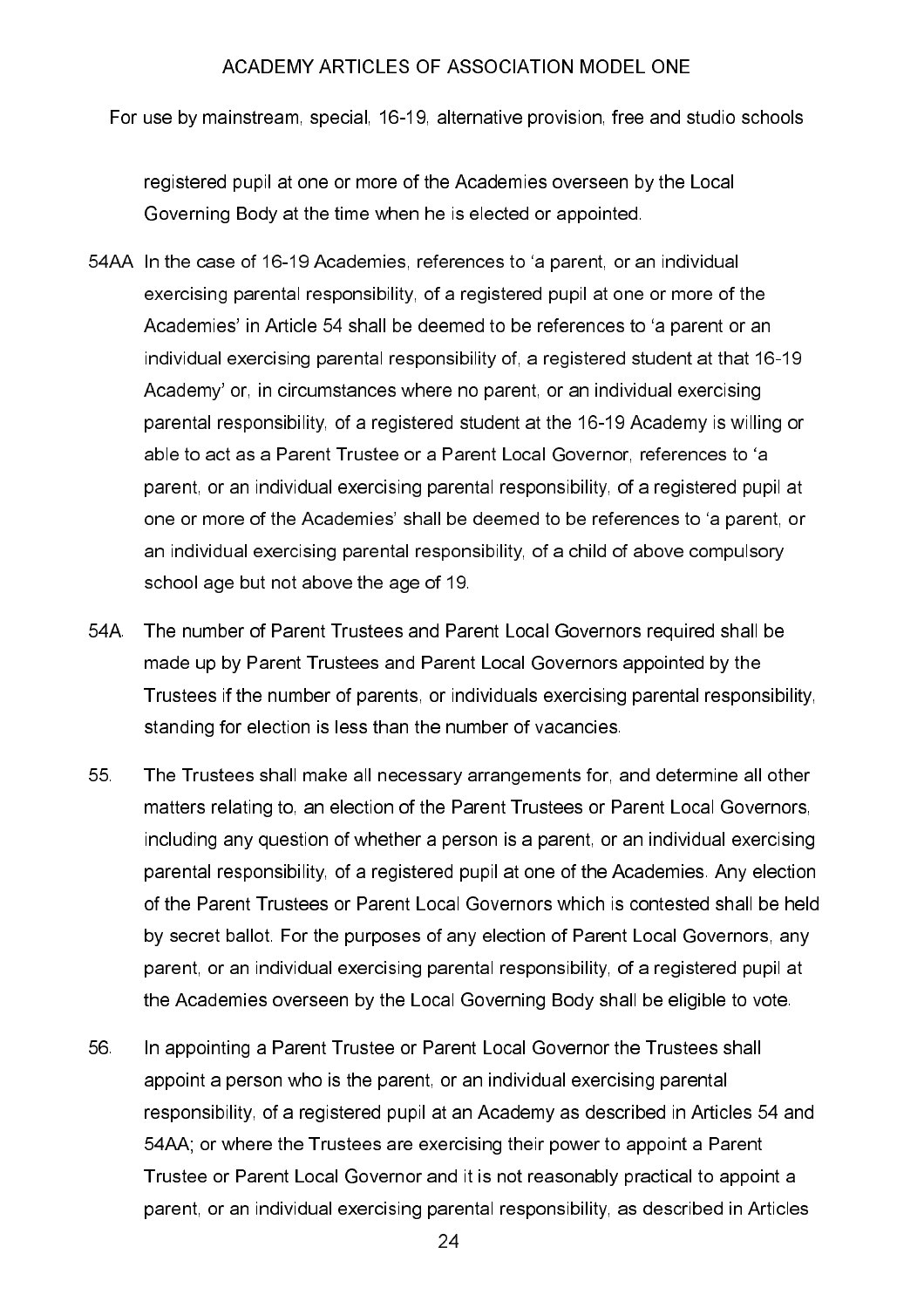For use by mainstream, special, 16-19, alternative provision, free and studio schools

54 and 54AA, then the Trustees may appoint a person who is the parent, or an individual exercising parental responsibility, of a child within the age range of at least one of the Academies or, in the case of an appointment to a Local Governing Body, the age range of at least one of the Academies overseen by that Local Governing Body

# **CHIEF EXECUTIVE OFFICER**

57 Providing that the Chief Executive Officer agrees so to act, the Members may by ordinary resolution appoint the Chief Executive Officer as a Trustee. If so appointed, the individual holding the post of Chief Executive Officer shall continue as a Trustee until such time as he ceases to hold the post of Chief Executive **Officer** 

# **CO-OPTED TRUSTEES**

The Trustees may appoint up to three Co-opted Trustees. A 'Co-opted Trustee' 58. means a person who is appointed to be a Trustee by being Co-opted by Trustees who have not themselves been so appointed. The Trustees may not co-opt an employee of the Academy Trust as a Co-opted Trustee if thereby the number of Trustees who are employees of the Academy Trust would exceed one third of the total number of Trustees including the Chief Executive Officer to the extent he or she is a Trustee

59 - 63 Not used

# **TERM OF OFFICE**

The term of office for any Trustee shall be four years, save that this time limit shall 64. not apply to any post which is held ex officio. Subject to remaining eligible to be a particular type of Trustee, any Trustee may be re-appointed or re-elected.

#### **RESIGNATION AND REMOVAL**

65 A Trustee shall cease to hold office if he resigns his office by notice to the Academy Trust (but only if at least three Trustees will remain in office when the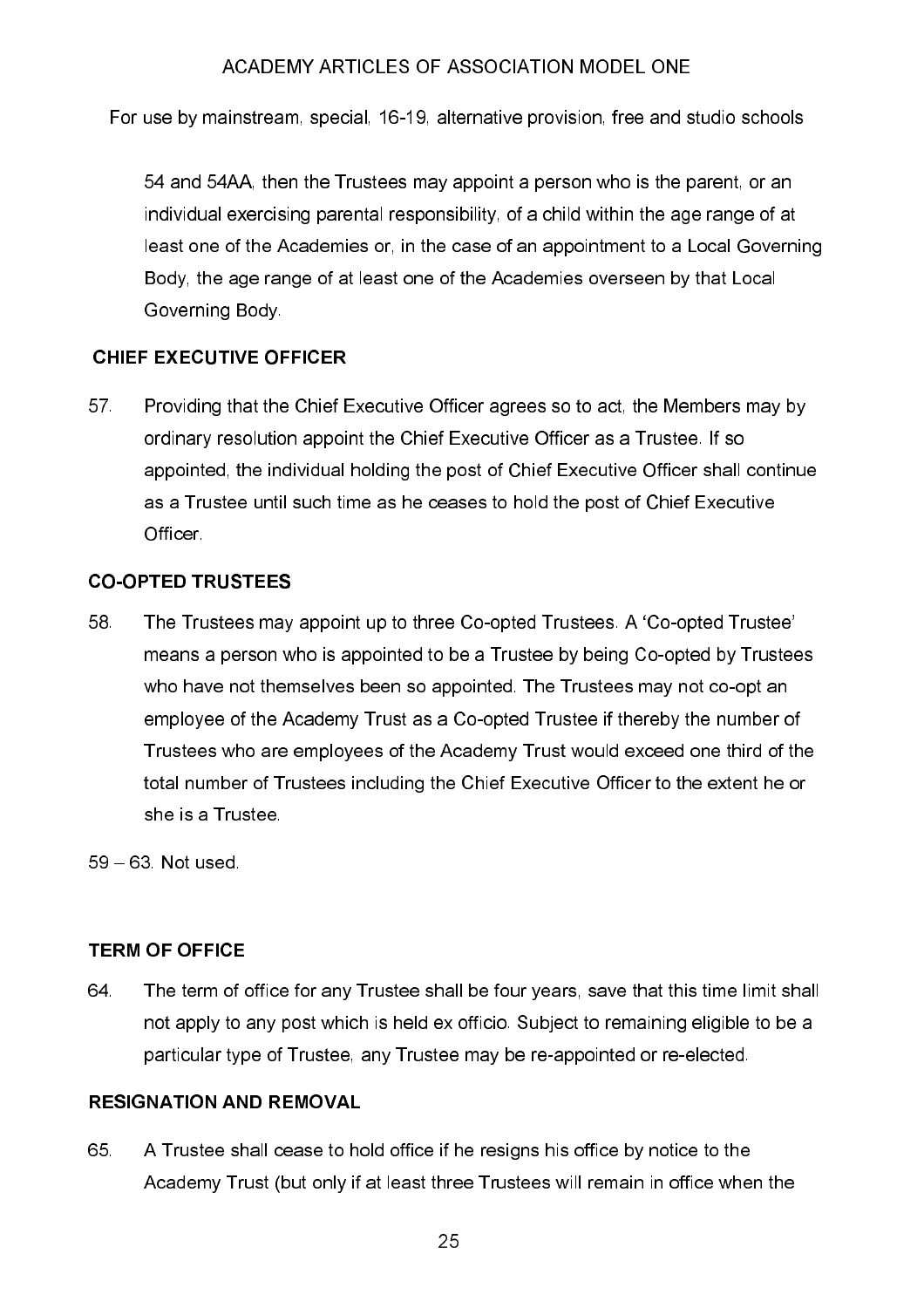For use by mainstream, special, 16-19, alternative provision, free and studio schools

notice of resignation is to take effect).

- 66 A Trustee shall cease to hold office if he is removed by the person or persons who appointed or elected him, or otherwise by ordinary resolution of the Members in accordance with the Companies Act 2006.
- 67 Where a Trustee resigns his office or is removed from office, the Trustee or, where he is removed from office, those removing him, shall give written notice thereof to the Clerk

# **SUSPENSION**

- 67A. The board of Trustees may by resolution passed at a meeting of the Trustees suspend a Trustee for all or any meetings of the Academy Trust, or of a committee, for a fixed period of up to 6 months where the Trustee has acted in a way that is inconsistent with the professional ethos of the board of Trustees (which shall include a failure to undertake training appropriate to their role, whether or not directed to do so by the board of Trustees) and has brought or is likely to bring the Academy Trust, any of its Academies or the office of the Trustee into disrepute.
- 67B. A resolution to suspend a Trustee from office does not have effect unless the matter is specified as an item of business on the agenda for the meeting.
- 67C. Before a vote is taken on a resolution to suspend a Trustee, the Trustee proposing the resolution must at the meeting state the reasons for doing so. In addition the Trustee who is the subject of the resolution must be given the opportunity to make a statement in response before withdrawing from the meeting.
- 67D. Nothing in Articles 67A-C may be read as affecting the right of a Trustee who has been suspended to receive notices of, and agendas and reports or other papers for, meetings of the board of Trustees during the period of their suspension.
- 67E. A Trustee may not be disqualified from continuing to hold office for failure to attend any meeting of the board of Trustees under Article 70 while suspended under Article 67A

# **DISQUALIFICATION OF TRUSTEES**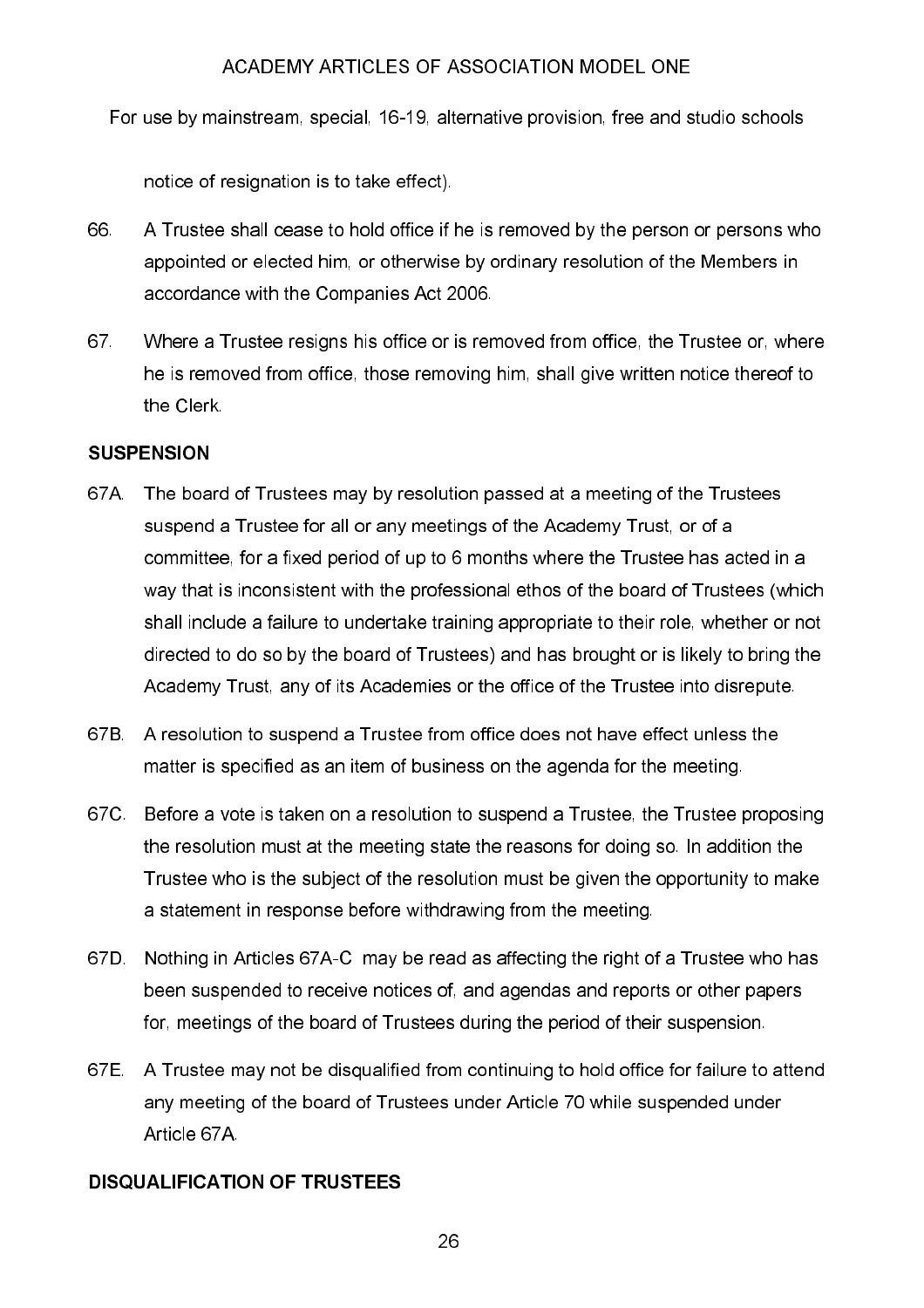For use by mainstream, special, 16-19, alternative provision, free and studio schools

- 68 No person shall be qualified to be a Trustee unless he is aged 18 or over at the date of his election or appointment. No current pupil or current student of any of the Academies shall be a Trustee
- 69 A Trustee shall cease to hold office if he becomes incapable by reason of illness or injury of managing or administering his own affairs.
- 70. A Trustee shall cease to hold office if he is absent without the permission of the Trustees from all their meetings held within a period of six months and the Trustees resolve that his office be vacated.
- $71<sub>1</sub>$ A person shall be disqualified from holding or continuing to hold office as a Trustee  $if$ 
	- a. he has been declared bankrupt and/or his estate has been seized from his possession for the benefit of his creditors and the declaration or seizure has not been discharged, annulled or reduced; or
	- $b$ he is the subject of a bankruptcy restrictions order or an interim order.
- 72 A person shall be disqualified from holding or continuing to hold office as a Trustee at any time when he is subject to a disqualification order or a disqualification undertaking under the Company Directors Disqualification Act 1986 or to an order made under section 429(2)(b) of the Insolvency Act 1986 (failure to pay under county court administration order).
- 73 A Trustee shall cease to hold office if he ceases to be a Trustee by virtue of any provision in the Companies Act 2006, is disqualified from acting as a trustee by virtue of section 178 of the Charities Act 2011 (or any statutory re-enactment or modification of that provision).
- 74 A person shall be disqualified from holding or continuing to hold office as a Trustee if he has been removed from the office of charity trustee or trustee for a charity by an order made by the Charity Commission or the High Court on the grounds of any misconduct or mismanagement in the administration of the charity for which he was responsible or to which he was privy, or which he by his conduct contributed to or facilitated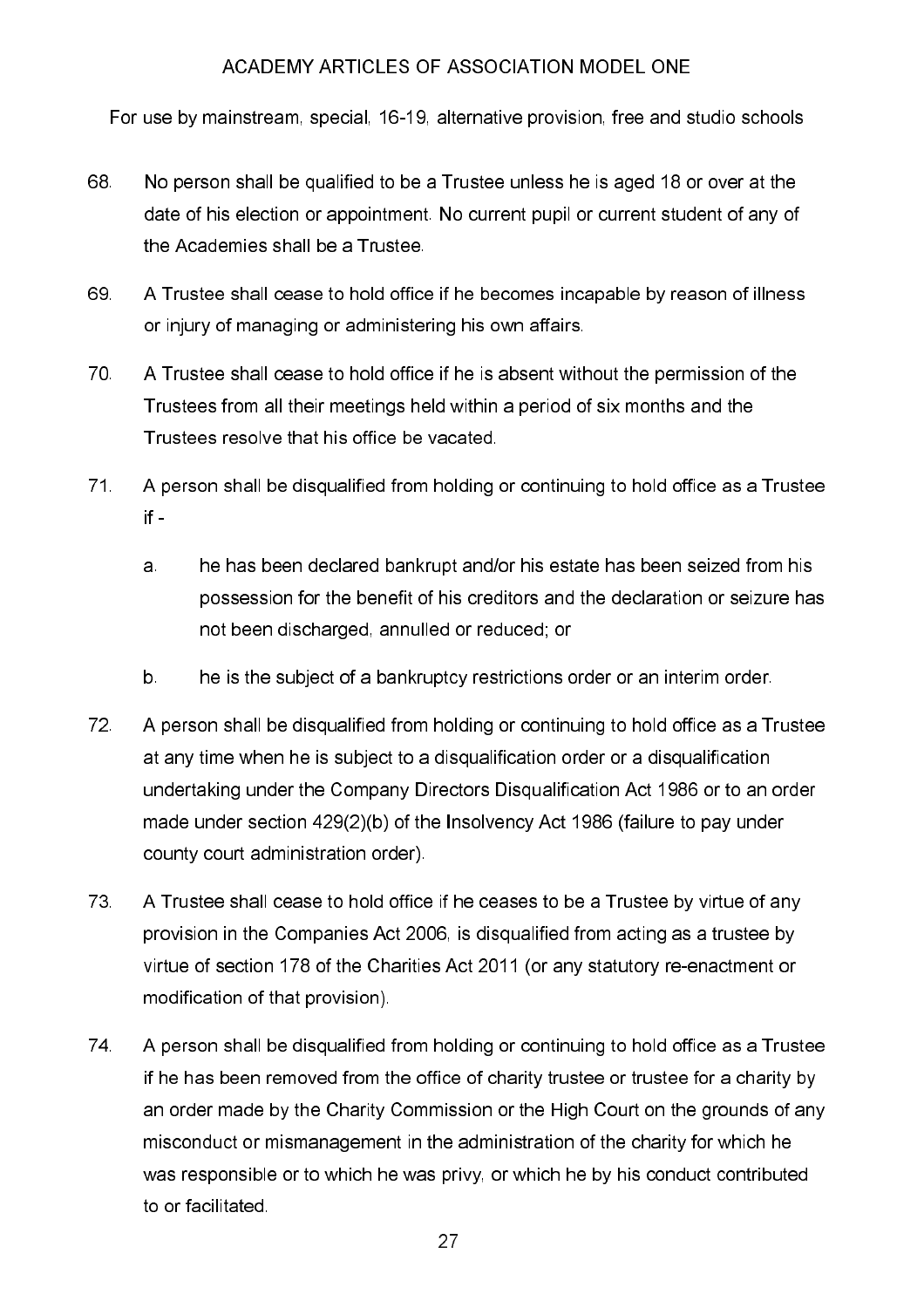For use by mainstream, special, 16-19, alternative provision, free and studio schools

- 75 Not used.
- 76 Not used.
- 77. A person shall be disqualified from holding or continuing to hold office as a Trustee where he has, at any time, been convicted of any criminal offence. excluding any that have been spent under the Rehabilitation of Offenders Act 1974 as amended, and excluding any offence for which the maximum sentence is a fine or a lesser sentence except where a person has been convicted of any offence which falls under section 178 of the Charities Act 2011.
- 78 After the first Academy has opened, a person shall be disqualified from holding or continuing to hold office as a Trustee if he has not provided to the chairman of the Trustees by the date of the Trustee's appointment or as soon as practical thereafter a disclosure and barring certificate (previously known as a criminal records certificate) at an enhanced disclosure level under section 113B of the Police Act 1997. In the event that the certificate discloses any information which would in the opinion of either the chairman or the Chief Executive Officer confirm their unsuitability to work with children that person shall be disqualified. If a dispute arises as to whether a person shall be disqualified, a referral shall be made to the Secretary of State to determine the matter. The determination of the Secretary of State shall be final.
- 79 Where, by virtue of these Articles a person becomes disqualified from holding, or continuing to hold office as a Trustee; and he is, or is proposed, to become such a Trustee, he shall upon becoming so disqualified give written notice of that fact to the Clerk
- 80. Articles 68 to 74, Articles 77 to 79 and Articles 97 to 98 also apply to any member of any committee or delegate of the Trustees, including a Local Governing Body, who is not a Trustee.

# **CLERK TO THE TRUSTEES**

81 The Clerk shall be appointed by the Trustees for such term, at such remuneration and upon such conditions as they may think fit; and any Clerk so appointed may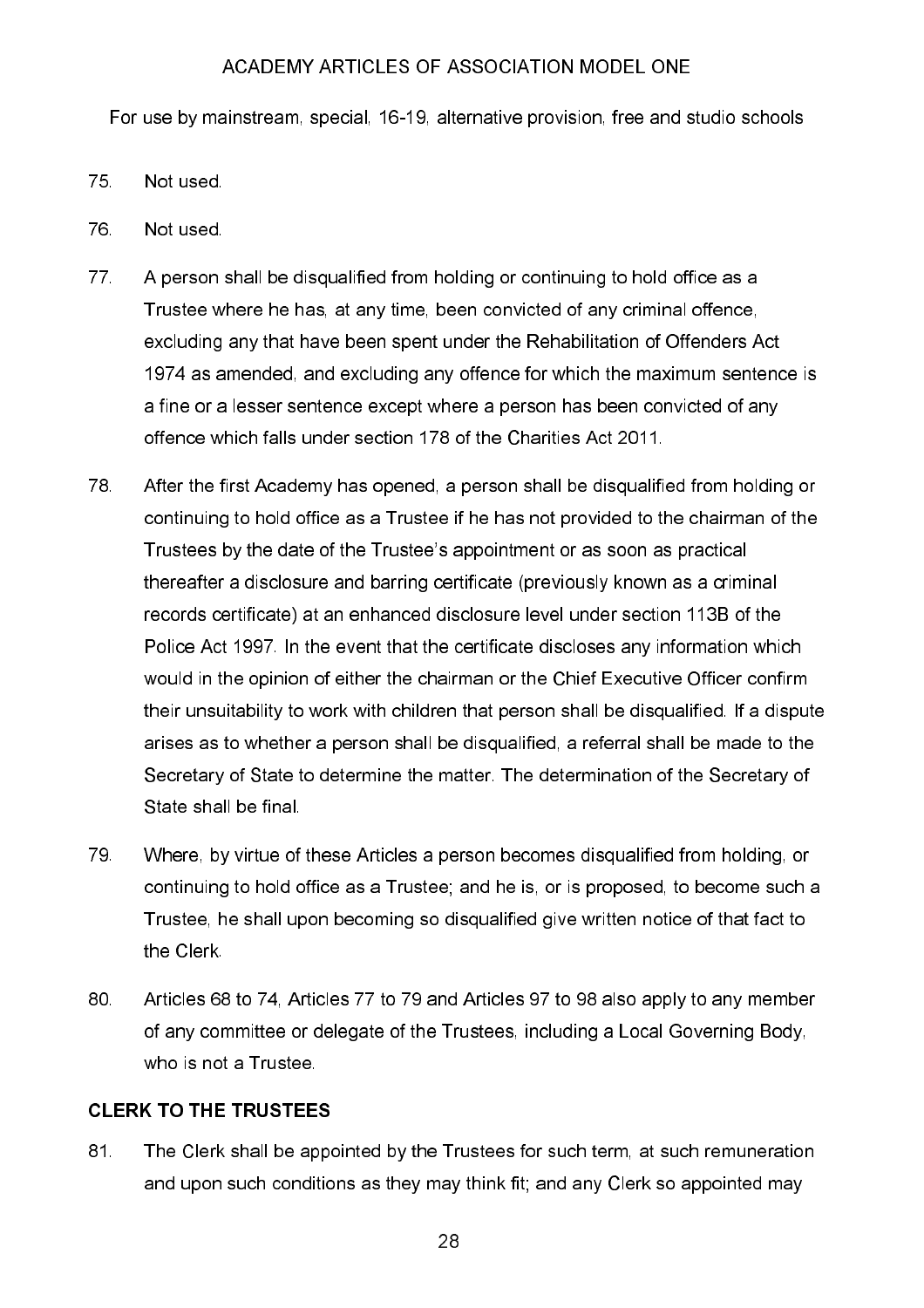For use by mainstream, special, 16-19, alternative provision, free and studio schools

be removed by them. The Clerk shall not be a Trustee, or the Chief Executive Officer. Notwithstanding this Article, the Trustees may, where the Clerk fails to attend a meeting of theirs, appoint any one of their number or any other person to act as Clerk for the purposes of that meeting. The Clerk may, but need not be, the appointed company secretary of the Academy Trust.

# **CHAIRMAN AND VICE-CHAIRMAN OF THE TRUSTEES**

- 82. The Trustees shall each school year elect a chairman and a vice-chairman from among their number. A Trustee who is employed by the Academy Trust shall not be eligible for election as chairman or vice-chairman.
- 83 Subject to Article 84, the chairman or vice-chairman shall hold office as such until his successor has been elected in accordance with Article 85.
- 84 The chairman or vice-chairman may at any time resign his office by giving notice in writing to the Clerk. The chairman or vice-chairman shall cease to hold office if:
	- a. he ceases to be a Trustee:
	- $b$ he is employed by the Academy Trust;
	- he is removed from office in accordance with these Articles; or  $\mathbf{C}$
	- $\mathsf{d}$ in the case of the vice-chairman, he is elected in accordance with these Articles to fill a vacancy in the office of chairman.
- 85 Where by reason of any of the matters referred to in Article 84, a vacancy arises in the office of chairman or vice-chairman, the Trustees shall at their next meeting elect one of their number to fill that vacancy.
- 86 Where the chairman is absent from any meeting or there is at the time a vacancy in the office of the chairman, the vice-chairman shall act as the chair for the purposes of the meeting.
- 87 Where in the circumstances referred to in Article 86 the vice-chairman is also absent from the meeting or there is at the time a vacancy in the office of vicechairman, the Trustees shall elect one of their number to act as chairman for the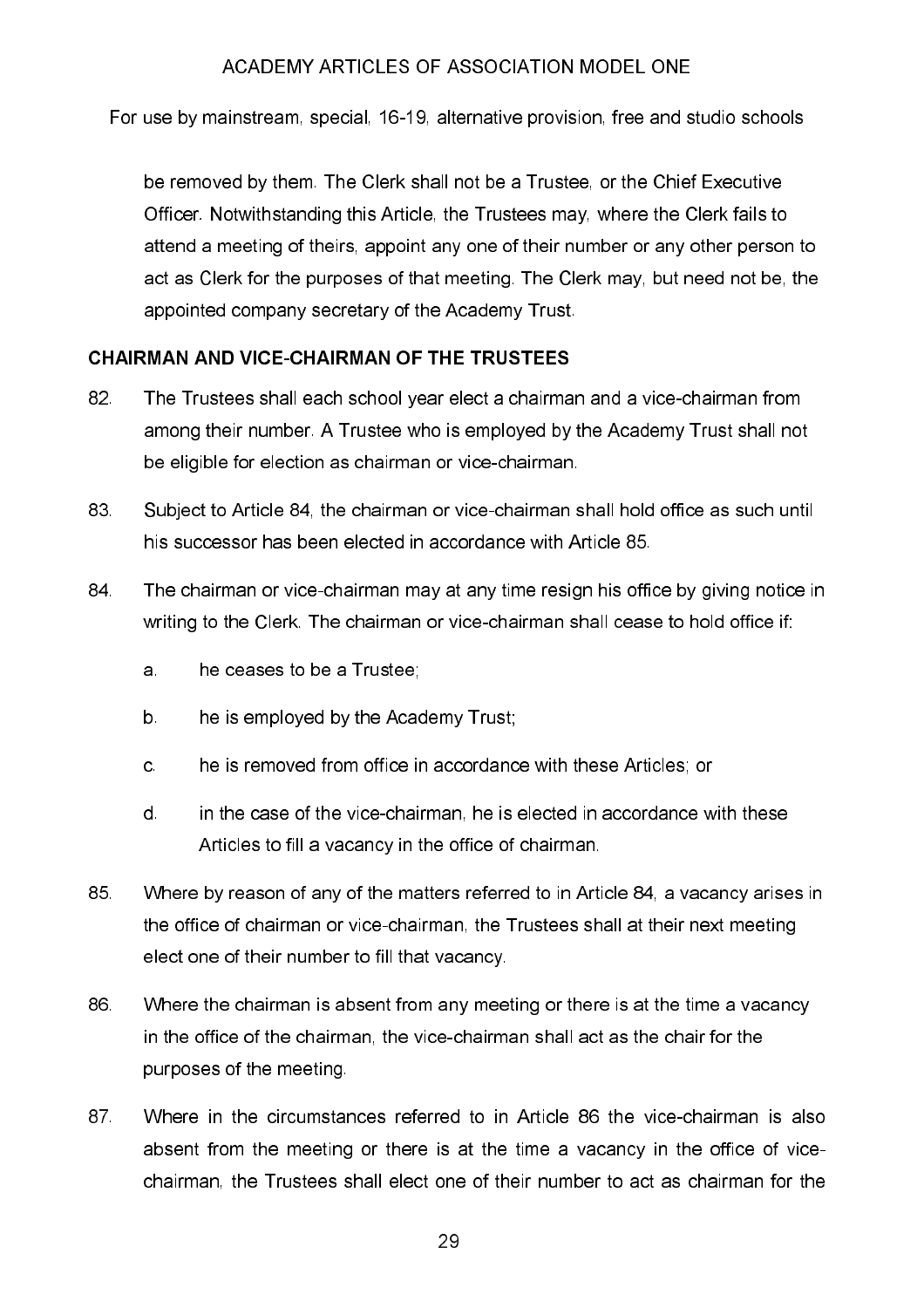For use by mainstream, special, 16-19, alternative provision, free and studio schools

purposes of that meeting, provided that the Trustee elected shall not be a person who is employed by the Academy Trust.

- 88. The Clerk shall act as chairman during that part of any meeting at which the chairman is elected.
- 89 Not used.
- 90 The Trustees may remove the chairman or vice-chairman from office in accordance with these Articles.
- 91. A resolution to remove the chairman or vice-chairman from office which is passed at a meeting of the Trustees shall not have effect unless:
	- it is confirmed by a resolution passed at a second meeting of the Trustees a. held not less than fourteen days after the first meeting; and
	- the matter of the chairman's or vice-chairman's removal from office is  $b$ specified as an item of business on the agenda for each of those meetings.
- 92. Before the Trustees resolve at the relevant meeting on whether to confirm the resolution to remove the chairman or vice-chairman from office, the Trustee or Trustees proposing his removal shall at that meeting state their reasons for doing so and the chairman or vice-chairman shall be given an opportunity to make a statement in response.

# **POWERS OF TRUSTEES**

93 Subject to provisions of the Companies Act 2006, the Articles and to any directions given by special resolution, the business of the Academy Trust shall be managed by the Trustees who may exercise all the powers of the Academy Trust. No alteration of the Articles and no such direction shall invalidate any prior act of the Trustees which would have been valid if that alteration had not been made or that direction had not been given. The powers given by this Article shall not be limited by any special power given to the Trustees by the Articles and a meeting of Trustees at which a quorum is present may exercise all the powers exercisable by the Trustees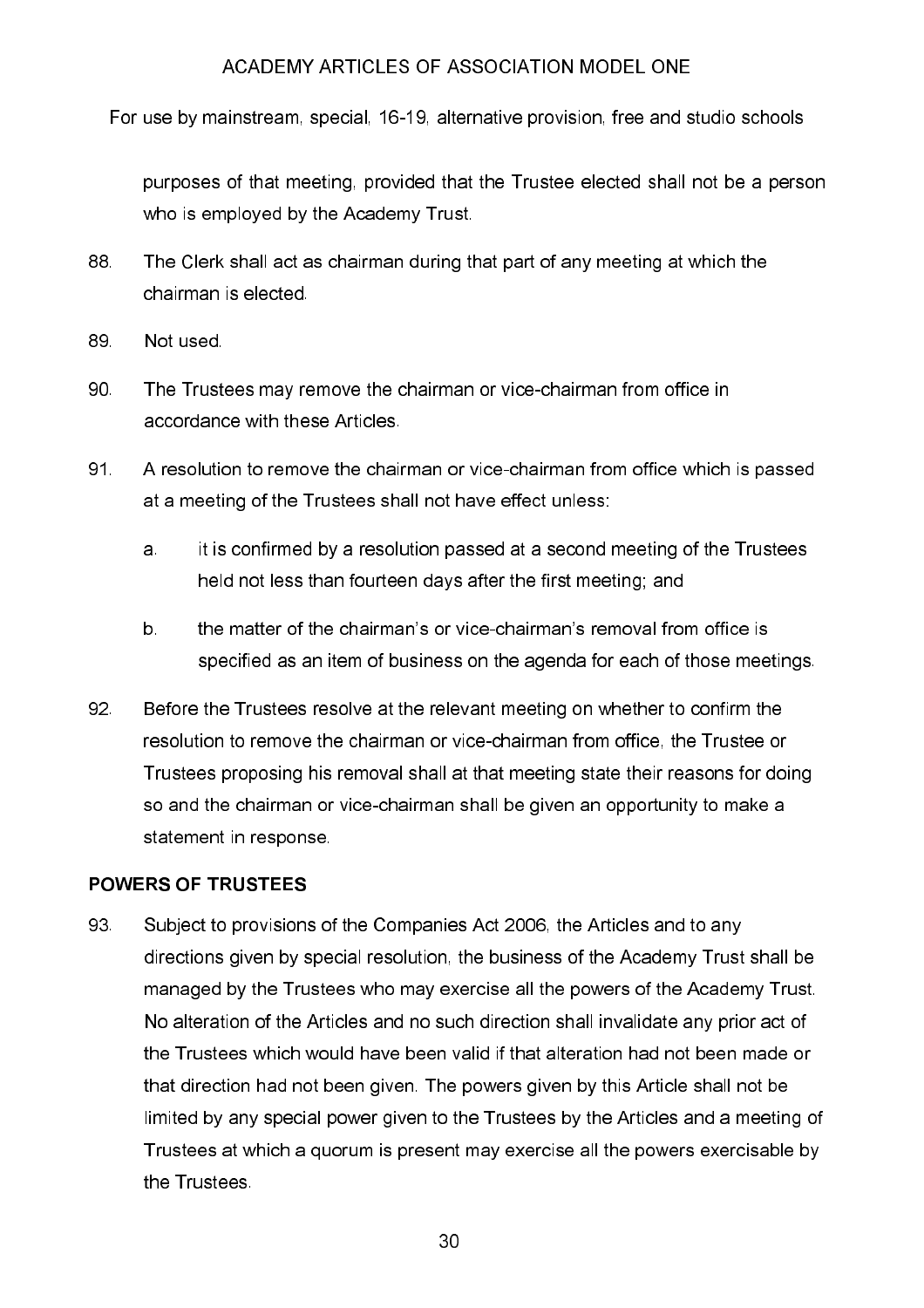For use by mainstream, special, 16-19, alternative provision, free and studio schools

- In addition to all powers hereby expressly conferred upon them and without 94 detracting from the generality of their powers under the Articles the Trustees shall have the following powers, namely:
	- to expend the funds of the Academy Trust in such manner as they shall a. consider most beneficial for the achievement of the Objects and to invest in the name of the Academy Trust such part of the funds as they may see fit and to direct the sale or transposition of any such investments and to expend the proceeds of any such sale in furtherance of the Objects; and
	- $b$ to enter into contracts on behalf of the Academy Trust.
- 95. In the exercise of their powers and functions, the Trustees may consider any advice given by the Chief Executive Officer to the extent he or she is not a Trustee and any other executive officer.
- 96. Any bank account in which any money of the Academy Trust is deposited shall be operated by the Trustees in the name of the Academy Trust. All cheques and orders for the payment of money from such an account shall be signed by at least two signatories authorised by the Trustees.

# **CONFLICTS OF INTEREST**

- 97 Any Trustee who has or can have any direct or indirect duty or personal interest (including but not limited to any Personal Financial Interest) which conflicts or may conflict with his duties as a Trustee shall disclose that fact to the Trustees as soon as he becomes aware of it. A Trustee must absent himself from any discussions of the Trustees in which it is possible that a conflict will arise between his duty to act solely in the interests of the Academy Trust and any duty or personal interest (including but not limited to any Personal Financial Interest).
- 98. For the purpose of Article 97, a Trustee has a Personal Financial Interest in the employment or remuneration of, or the provision of any other benefit to, that Trustee as permitted by and as defined by Articles 6.5-6.8A.

# THE MINUTES

99 The minutes of the proceedings of a meeting of the Trustees shall be drawn up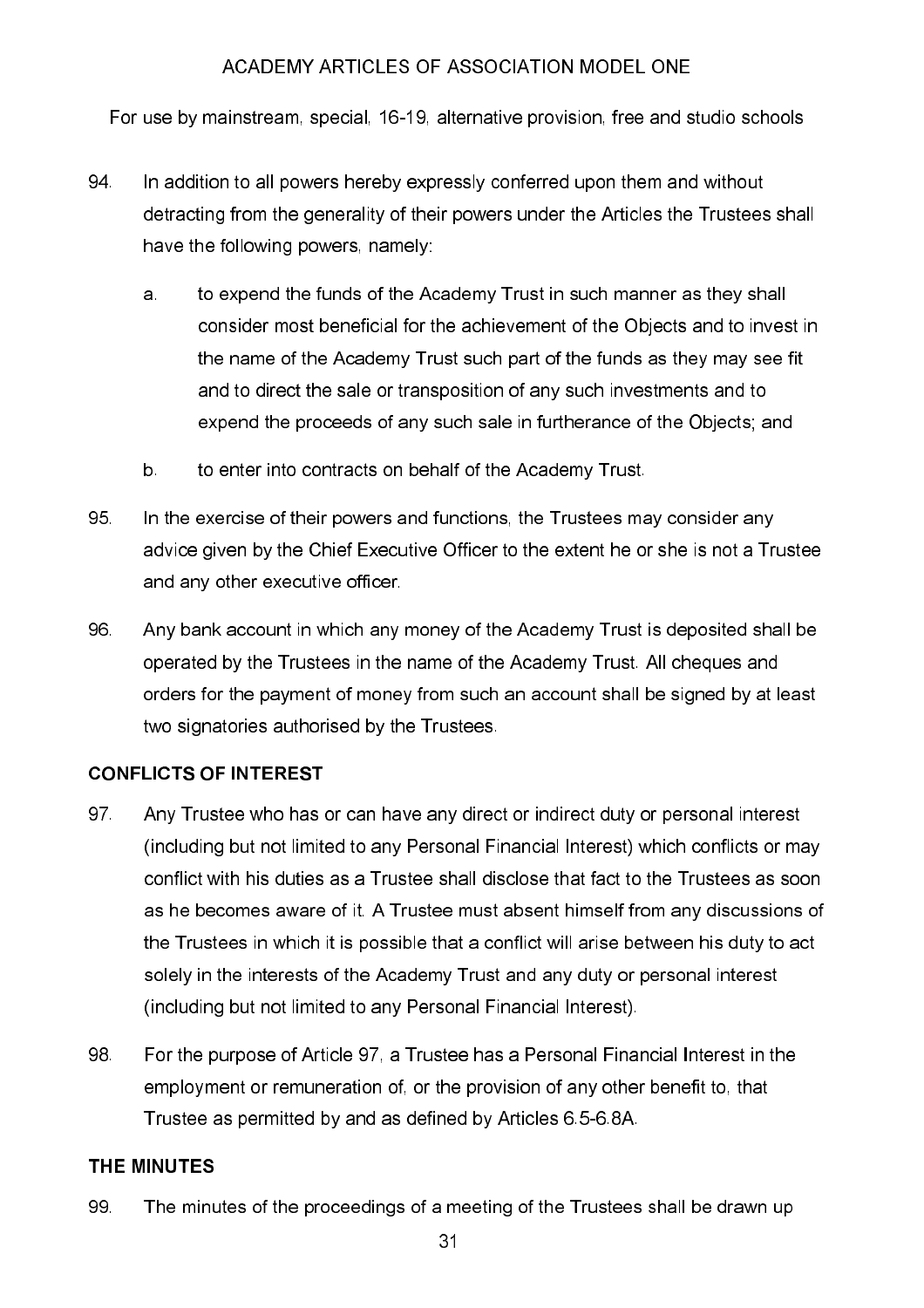For use by mainstream, special, 16-19, alternative provision, free and studio schools

and entered into a book kept for the purpose by the person acting as Clerk for the purposes of the meeting; and shall be signed (subject to the approval of the Trustees) at the same or next subsequent meeting by the person acting as chairman thereof

#### **COMMITTEES**

- $100<sub>1</sub>$ Subject to these Articles, the Trustees:
	- may appoint committees to be known as Local Governing Bodies for each a. Academy (and the same Local Governing Body may be appointed for more than one Academy); and
	- $b$ may establish any other committee.
- $101 -$ Subject to these Articles, the constitution, membership and proceedings of any committee shall be determined by the Trustees. The establishment, terms of reference, constitution and membership of any committee of the Trustees shall be reviewed at least once in every twelve months. The membership of any committee of the Trustees may include persons who are not Trustees, provided that (with the exception of the Local Governing Bodies) a majority of members of any such committee shall be Trustees. Except in the case of a Local Governing Body, no vote on any matter shall be taken at a meeting of a committee of the Trustees unless the majority of members of the committee present are Trustees.
- 101A. The Trustees shall ensure that any Local Governing Body shall include at least 2 Parent Local Governors
- $102 -$ Not used.
- 103 Not used
- $104.$ The functions, duties and proceedings of the Local Governing Bodies or committees shall be subject to regulations made by the Trustees from time to time. Local Governing Bodies may also be established solely for the purpose of fulfilling an advisory function to the board of Trustees.

#### **DELEGATION**

32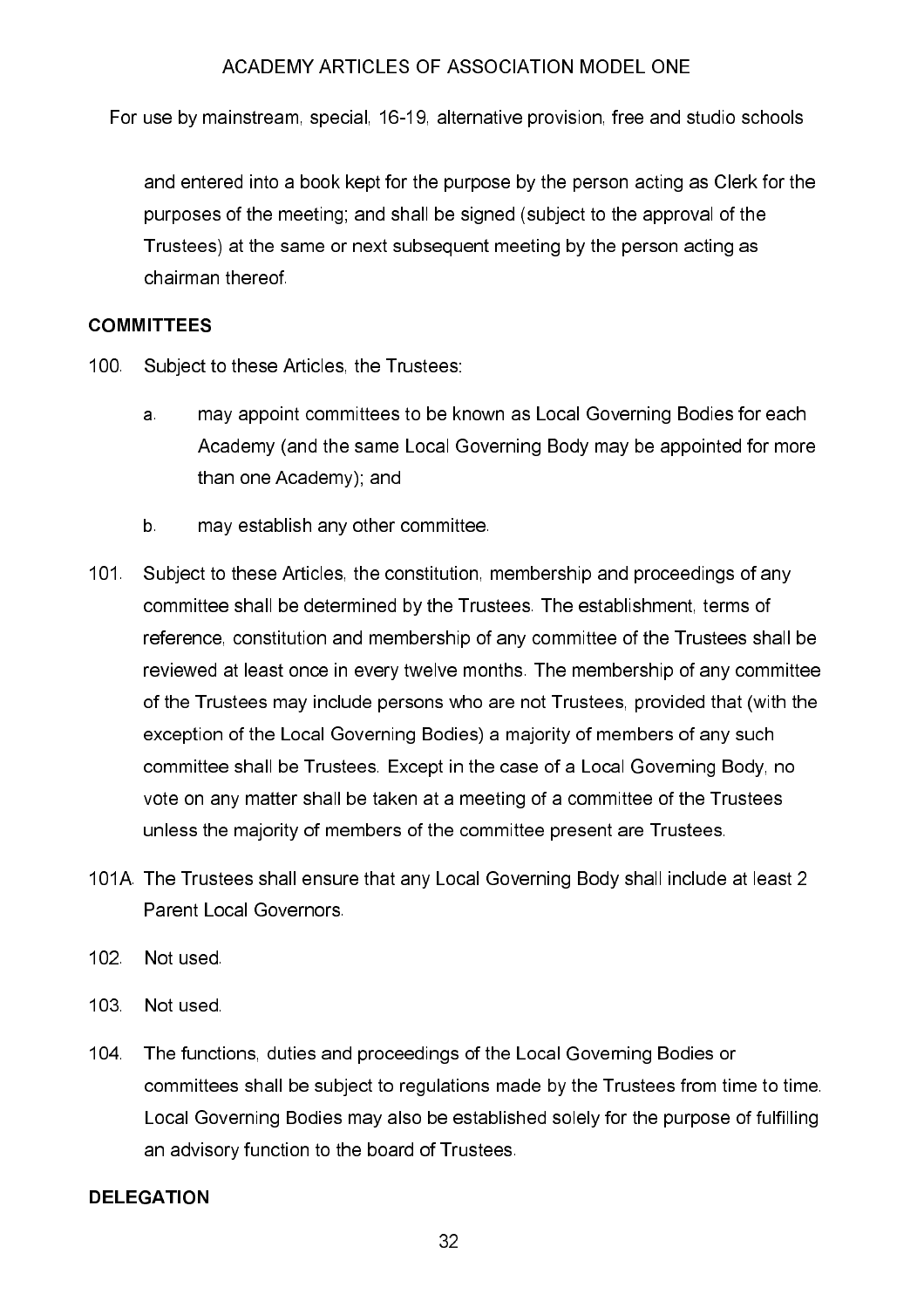For use by mainstream, special, 16-19, alternative provision, free and studio schools

- $105.$ The Trustees may delegate any of their powers or functions (including the power to sub-delegate) to any Trustee, committee (including any Local Governing Body). the Chief Executive Officer or any other holder of an executive office. Any such delegation shall be made in writing and subject to any conditions the Trustees may impose, and may be revoked or altered.
- 105A. A Trustee, committee (including any Local Governing Body), the Chief Executive Officer or any other holder of an executive office to whom a power or function of the Trustees is delegated under Article 105 may further sub-delegate those powers or functions (or any of them) to a further person. Where any power or function of the Trustees is sub-delegated by any person to whom it has been delegated, that person must inform the Trustees as soon as reasonably practicable which powers and functions have been further delegated and to whom, and any such sub-delegation shall be made subject to any conditions the Trustees may impose, and may be revoked or altered by the Trustees.
- 106 Where any power or function of the Trustees has been exercised by any committee (including any Local Governing Body), any Trustee, the Chief Executive Officer any other holder of an executive office, or a person to whom a power or function has been sub-delegated under Article 105A, that person or committee shall report to the Trustees in respect of any action taken or decision made with respect to the exercise of that power or function at the meeting of the Trustees immediately following the taking of the action or the making of the decision.

#### **CHIEF EXECUTIVE OFFICER AND PRINCIPALS**

 $107<sub>1</sub>$ The Trustees shall appoint the Chief Executive Officer and the Principals of the Academies. The Trustees may delegate such powers and functions as they consider are required by the Chief Executive Officer and the Principals for the internal organisation, management and control of the Academies (including the implementation of all policies approved by the Trustees and for the direction of the teaching and curriculum at the Academies).

# **MEETINGS OF THE TRUSTEES**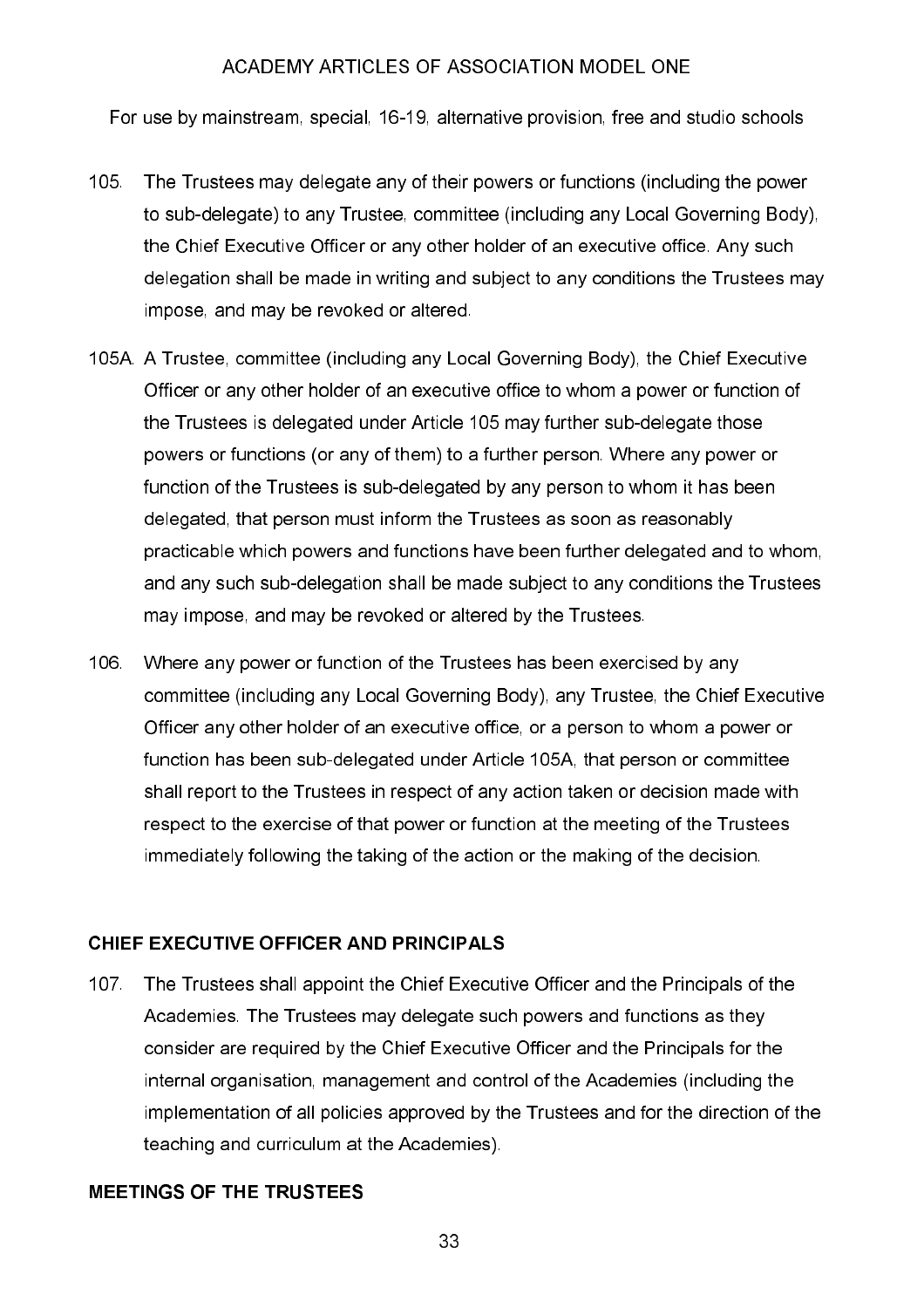For use by mainstream, special, 16-19, alternative provision, free and studio schools

- 108 Subject to these Articles, the Trustees may regulate their proceedings as they think fit
- 109. The Trustees shall hold at least three meetings in every school year. Meetings of the Trustees shall be convened by the Clerk. In exercising his functions under this Article the Clerk shall comply with any direction:
	- a. given by the Trustees; or
	- $b$ . given by the chairman of the Trustees or, in his absence or where there is a vacancy in the office of chairman, the vice-chairman of the Trustees, so far as such direction is not inconsistent with any direction given as mentioned in  $(a)$
- $110<sub>1</sub>$ Any three Trustees may, by notice in writing given to the Clerk, requisition a meeting of the Trustees; and it shall be the duty of the Clerk to convene such a meeting as soon as is reasonably practicable.
- $111.$ Each Trustee shall be given at least seven clear days before the date of a meeting
	- a. notice in writing thereof, signed by the Clerk, and sent to each Trustee at the address provided by each Trustee from time to time; and
	- $b$ a copy of the agenda for the meeting;

provided that where the chairman or, in his absence or where there is a vacancy in the office of chairman, the vice-chairman, so determines on the ground that there are matters demanding urgent consideration, it shall be sufficient if the written notice of a meeting, and the copy of the agenda thereof are given within such shorter period as he directs.

- $112<sub>1</sub>$ The convening of a meeting and the proceedings conducted thereat shall not be invalidated by reason of any individual not having received written notice of the meeting or a copy of the agenda thereof.
- 113. A resolution to rescind or vary a resolution carried at a previous meeting of the Trustees shall not be proposed at a meeting of the Trustees unless the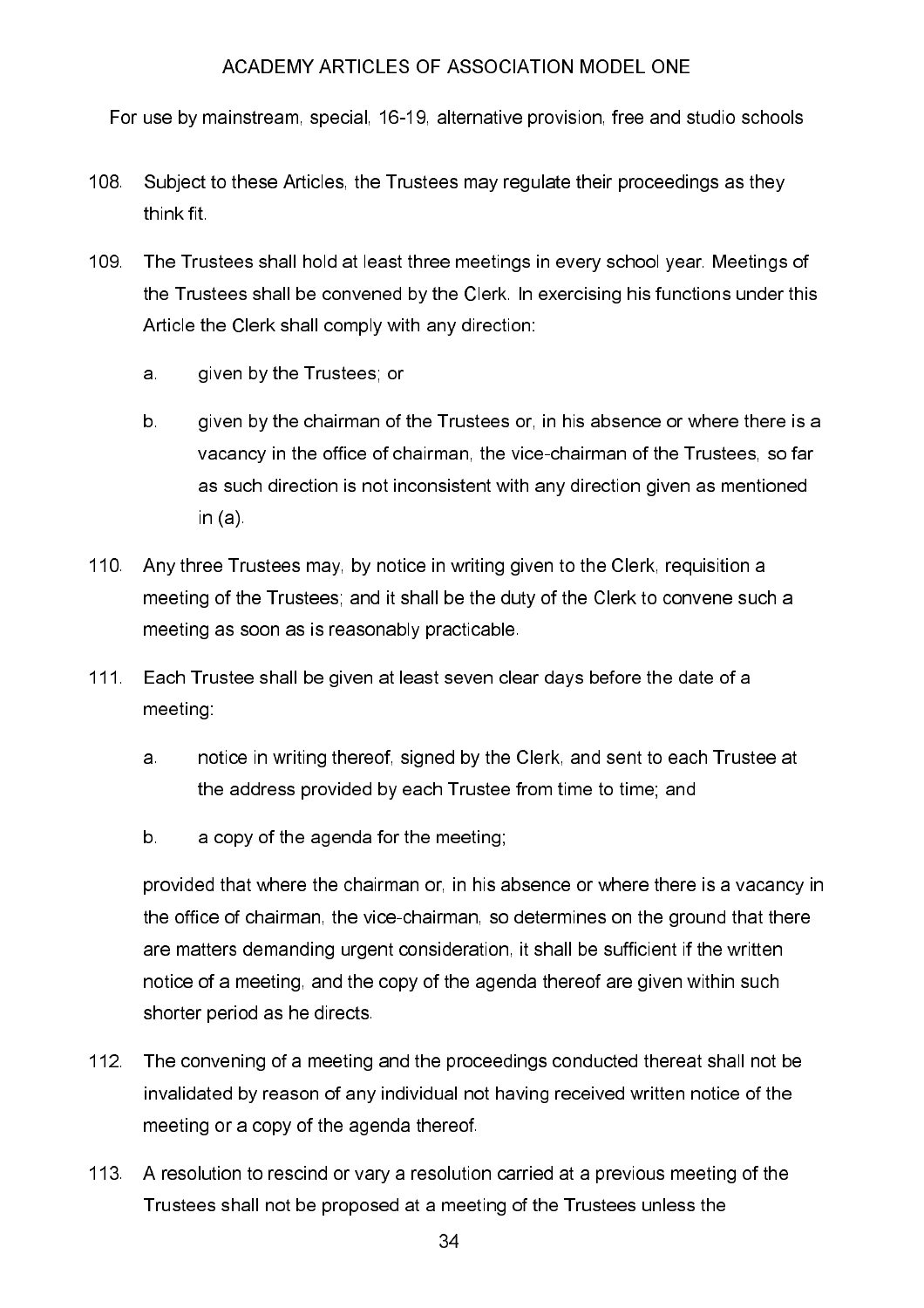For use by mainstream, special, 16-19, alternative provision, free and studio schools

consideration of the rescission or variation of the previous resolution is a specific item of business on the agenda for that meeting.

- $114$ A meeting of the Trustees shall be terminated forthwith if:
	- the Trustees so resolve; or a.
	- $b$ . the number of Trustees present ceases to constitute a quorum for a meeting of the Trustees in accordance with Article 117, subject to Article 119
- 115. Where in accordance with Article 114 a meeting is not held or is terminated before all the matters specified as items of business on the agenda for the meeting have been disposed of, a further meeting shall be convened by the Clerk as soon as is reasonably practicable, but in any event within thirty days of the date on which the meeting was originally to be held or was so terminated.
- 116. Where the Trustees resolve in accordance with Article 114 to adjourn a meeting before all the items of business on the agenda have been disposed of, the Trustees shall before doing so determine the time and date at which a further meeting is to be held for the purposes of completing the consideration of those items, and they shall direct the Clerk to convene a meeting accordingly.
- $117 -$ Subject to Article 119, the quorum for a meeting of the Trustees, and any vote on any matter thereat, shall be any three Trustees, or where greater, any one third (rounded up to a whole number) of the total number of Trustees holding office at the date of the meeting, who are in each case present at the meeting and entitled to vote on the matters to be resolved.
- 118 The Trustees may act notwithstanding any vacancies in their number, but, if the numbers of Trustees is less than the number fixed as the quorum, the continuing Trustees may act only for the purpose of filling vacancies or of calling a General Meeting.
- 119 The quorum for the purposes of:
	- any vote on the removal of a Trustee in accordance with Article 66; and  $\mathbf{a}$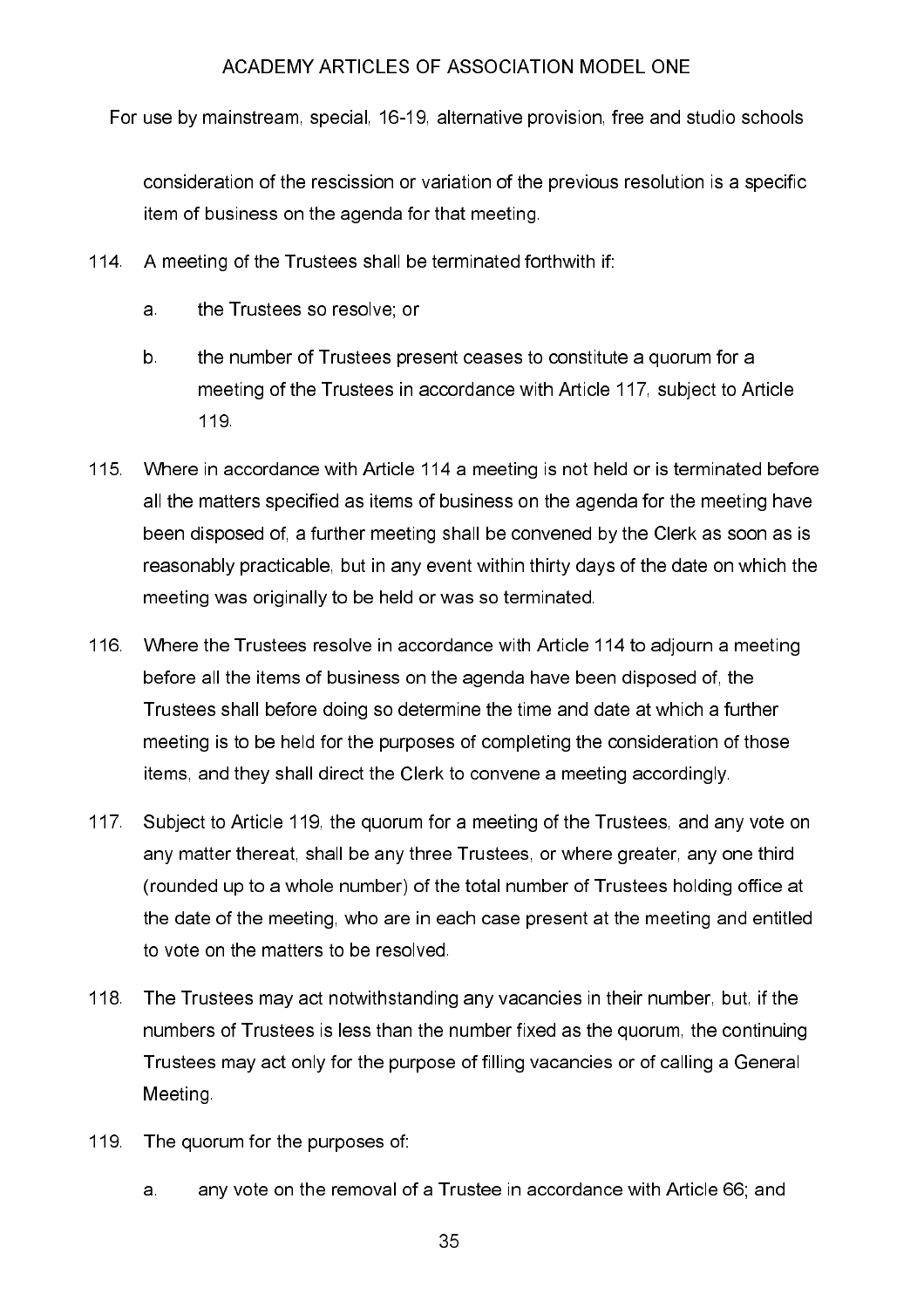For use by mainstream, special, 16-19, alternative provision, free and studio schools

 $b$ any vote on the removal of the chairman of the Trustees in accordance with Article 90:

shall be any two-thirds (rounded up to a whole number) of the persons who are at the time Trustees present at the meeting and entitled to vote on those respective matters.

- $120$ Subject to these Articles, every question to be decided at a meeting of the Trustees shall be determined by a majority of the votes of the Trustees present and voting on the question. Every Trustee shall have one vote.
- $121 -$ Subject to Articles 117-119, where there is an equal division of votes, the chairman of the meeting shall have a casting vote in addition to any other vote he may have
- $122$ The proceedings of the Trustees shall not be invalidated by:
	- a. any vacancy among their number; or
	- $b$ . any defect in the election, appointment or nomination of any Trustee.
- $123$ A resolution in writing, signed by all the Trustees entitled to receive notice of and vote at a meeting of Trustees or of a committee of Trustees, shall be valid and effective as if it had been passed at a meeting of Trustees or (as the case may be) a committee of Trustees duly convened and held. Such a resolution may consist of several documents in the same form, each signed by one or more of the Trustees.
- $124$ Subject to Article 125, the Trustees shall ensure that a copy of:
	- $\overline{a}$ the agenda for every meeting of the Trustees.
	- $b$ the draft minutes of every such meeting, if they have been approved by the person acting as chairman of that meeting;
	- the signed minutes of every such meeting; and  $\mathbf{C}$
	- d. any report, document or other paper considered at any such meeting,

are, as soon as is reasonably practicable, made available at every Academy to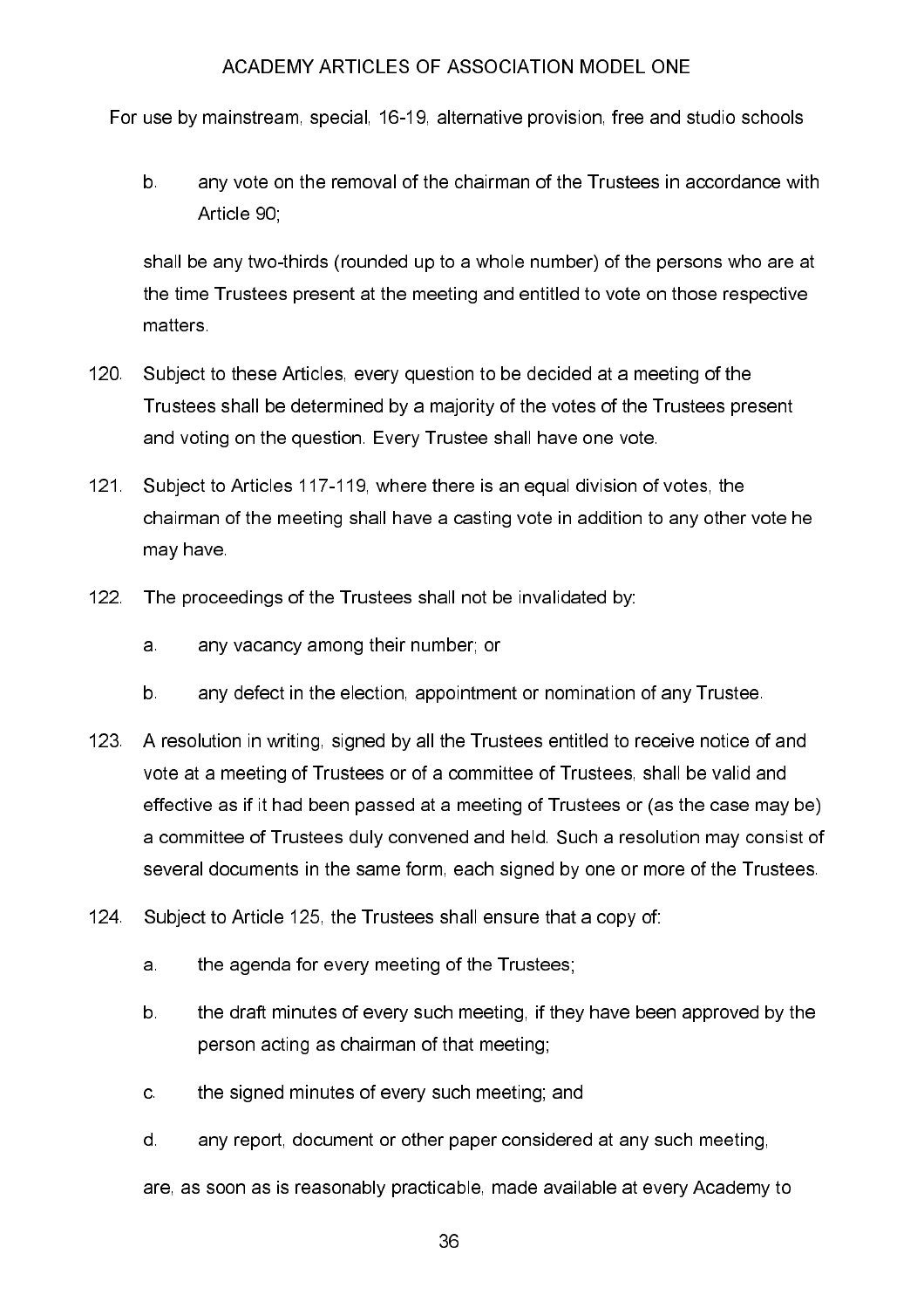For use by mainstream, special, 16-19, alternative provision, free and studio schools

persons wishing to inspect them.

- 125. There may be excluded from any item required to be made available in pursuance of Article 124, any material relating to:
	- a named teacher or other person employed, or proposed to be employed, at  $a<sub>1</sub>$ any Academy:
	- a named pupil or named student at, or candidate for admission or referral  $b$ to any Academy; and
	- $\mathbf{c}$ any matter which, by reason of its nature, the Trustees are satisfied should remain confidential.
- Any Trustee shall be able to participate in meetings of the Trustees by telephone 126. . . or video conference provided that:
	- he has given notice of his intention to do so detailing the telephone number a. on which he can be reached and/or appropriate details of the video conference suite from which he shall be taking part at the time of the meeting at least 48 hours before the meeting; and
	- $b$ . the Trustees have access to the appropriate equipment if after all reasonable efforts it does not prove possible for the person to participate by telephone or video conference the meeting may still proceed with its business provided it is otherwise quorate.

# PATRONS AND HONORARY OFFICERS

The Trustees may from time to time appoint any person whether or not a Member  $127$ of the Academy Trust to be a patron of the Academy Trust or to hold any honorary office and may determine for what period he is to hold such office.

# **THE SEAL**

The seal, if any, shall only be used by the authority of the Trustees or of a 128. . . committee of Trustees authorised by the Trustees. The Trustees may determine who shall sign any instrument to which the seal is affixed and unless otherwise so determined it shall be signed by a Trustee and by the Clerk or by a second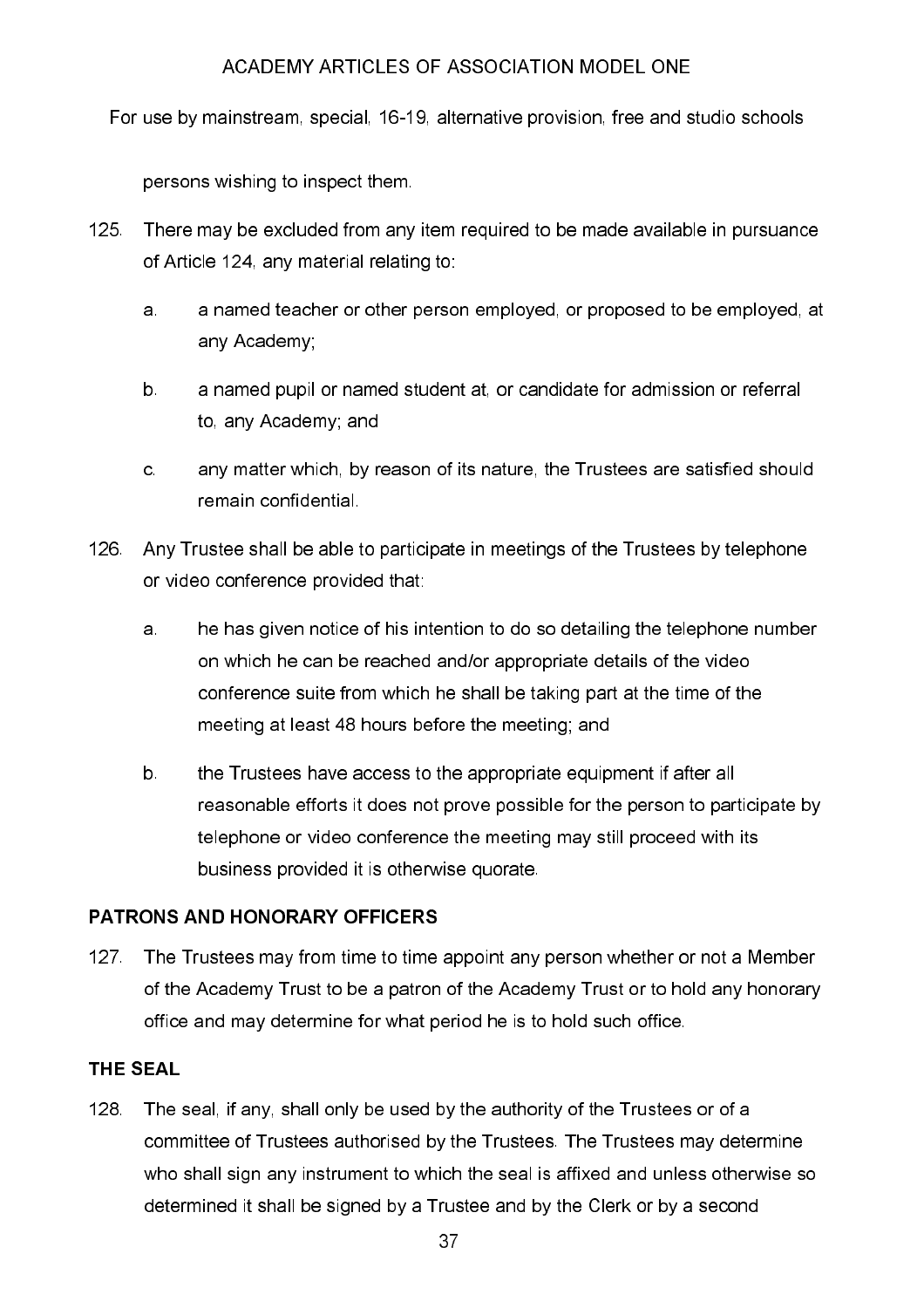For use by mainstream, special, 16-19, alternative provision, free and studio schools

Trustee.

# **ACCOUNTS**

129. Accounts shall be prepared in accordance with the relevant statement of recommended practice published by the Charity Commission from time to time (the "Statement of Recommended Practice") as if the Academy Trust was a non-exempt charity and Parts 15 and 16 of the Companies Act 2006 and the Academy Trust shall file these with the Secretary of State and the Principal Regulator by 31 December each Academy Financial Year.

# **ANNUAL REPORT**

 $130<sub>1</sub>$ The Trustees shall prepare the Annual Report in accordance with the Statement of Recommended Practice as if the Academy Trust was a non-exempt charity and shall file it with the Secretary of State and the Principal Regulator by 31 December each Academy Financial Year.

# **ANNUAL RETURN**

The Trustees shall comply with their obligations under Part 24 of the Companies  $131 -$ Act 2006 (or any statutory re-enactment or modification of that Act) with regard to the preparation of an annual return to the Registrar of Companies.

# **NOTICES**

- 132 Any notice to be given to or by any person pursuant to the Articles (other than a notice calling a meeting of the Trustees) shall be in writing or shall be given using electronic communications to an address for the time being notified for that purpose to the person giving the notice. In these Articles, "Address" in relation to electronic communications, includes a number or address used for the purposes of such communications.
- 133. A notice may be given by the Academy Trust to a Member either personally or by sending it by post in a prepaid envelope addressed to the Member at his registered address or by leaving it at that address or by giving it using electronic communications to an address for the time being notified to the Academy Trust by the Member. A Member whose registered address is not within the United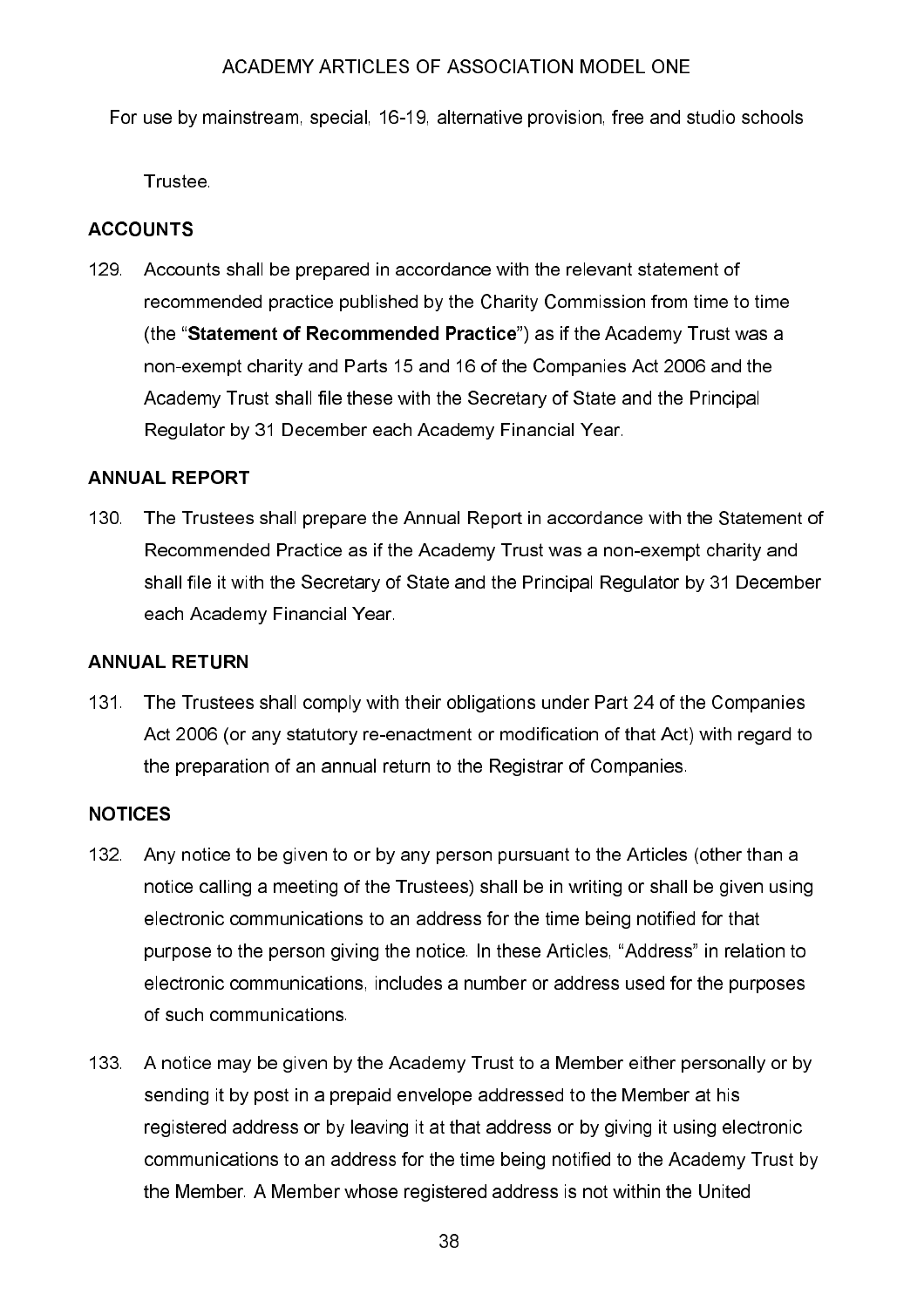For use by mainstream, special, 16-19, alternative provision, free and studio schools

Kingdom and who gives to the Academy Trust an address within the United Kingdom at which notices may be given to him, or an address to which notices may be sent using electronic communications, shall be entitled to have notices given to him at that address, but otherwise no such Member shall be entitled to receive any notice from the Academy Trust.

- 134. A Member present, either in person or by proxy, at any meeting of the Academy Trust shall be deemed to have received notice of the meeting and, where necessary, of the purposes for which it was called.
- 135. Proof that an envelope containing a notice was properly addressed, prepaid and posted shall be conclusive evidence that the notice was given. Proof that a notice contained in an electronic communication was sent in accordance with guidance issued by the Institute of Chartered Secretaries and Administrators shall be conclusive evidence that the notice was given. A notice shall be deemed to be given at the expiration of 48 hours after the envelope containing it was posted or, in the case of a notice contained in an electronic communication, at the expiration of 48 hours after the time it was sent.

# **INDEMNITY**

136 Subject to the provisions of the Companies Act 2006 and Article 6.3 every Trustee or other officer or auditor of the Academy Trust shall be indemnified out of the assets of the Academy Trust against any liability incurred by him in that capacity in defending any proceedings, whether civil or criminal, in which judgment is given in favour or in which he is acquitted or in connection with any application in which relief is granted to him by the court from liability for negligence, default, breach of duty or breach of trust in relation to the affairs of the Academy Trust.

#### **RULES**

137 The Trustees may from time to time make such rules or bye laws as they may deem necessary or expedient or convenient for the proper conduct and management of the Academy Trust and for the purposes of prescribing classes of and conditions of membership, and in particular but without prejudice to the generality of the foregoing, they may by such rules or bye laws regulate: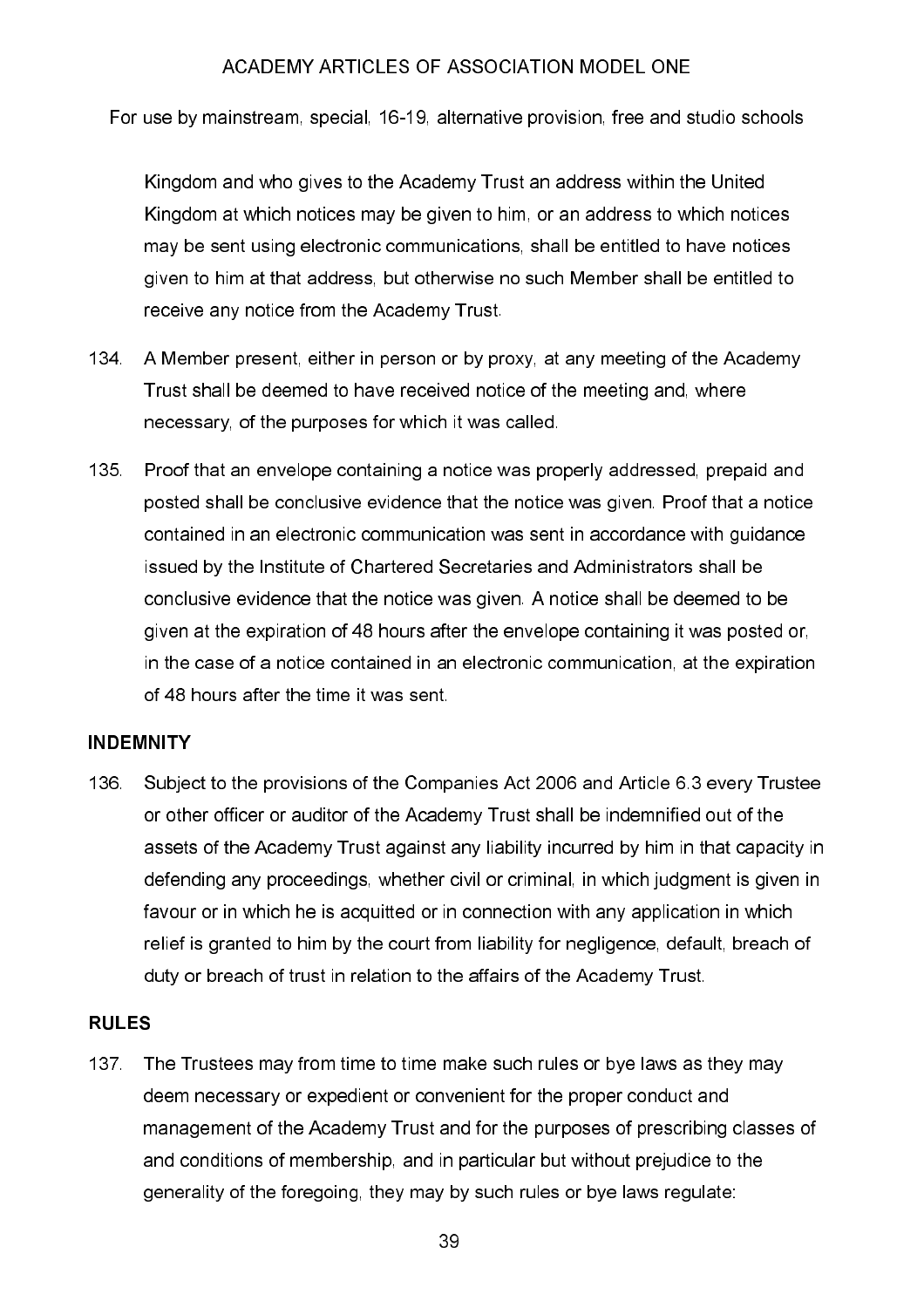For use by mainstream, special, 16-19, alternative provision, free and studio schools

- the admission and classification of Members of the Academy Trust a. (including the admission of organisations to membership) and the rights and privileges of such Members, and the conditions of membership and the terms on which Members may resign or have their membership terminated and the entrance fees, subscriptions and other fees or payments to be made by Members;
- $b$ the conduct of Members of the Academy Trust in relation to one another, and to the Academy Trust's servants;
- $\mathbf{c}$ the setting aside of the whole or any part or parts of the Academy Trust's premises at any particular time or times or for any particular purpose or purposes;
- the procedure at General Meetings and meetings of the Trustees and d. committees of the Trustees and meetings of the Local Governing Bodies in so far as such procedure is not regulated by the Articles; and
- $e<sub>1</sub>$ generally, all such matters as are commonly the subject matter of company rules.
- 138 The Academy Trust in general meeting shall have power to alter, add or to repeal the rules or bye laws and the Trustees shall adopt such means as they think sufficient to bring to the notice of Members of the Academy Trust all such rules or bye laws, which shall be binding on all Members of the Academy Trust. Provided that no rule or bye law shall be inconsistent with, or shall affect or repeal anything contained in the Articles

# **AVOIDING INFLUENCED COMPANY STATUS**

139 Notwithstanding the number of Members from time to time, the maximum aggregate number of votes exercisable by Local Authority Associated Persons shall never exceed 19.9% of the total number of votes exercisable by Members in general meeting and the votes of the other Members having a right to vote at the meeting will be increased on a pro-rata basis.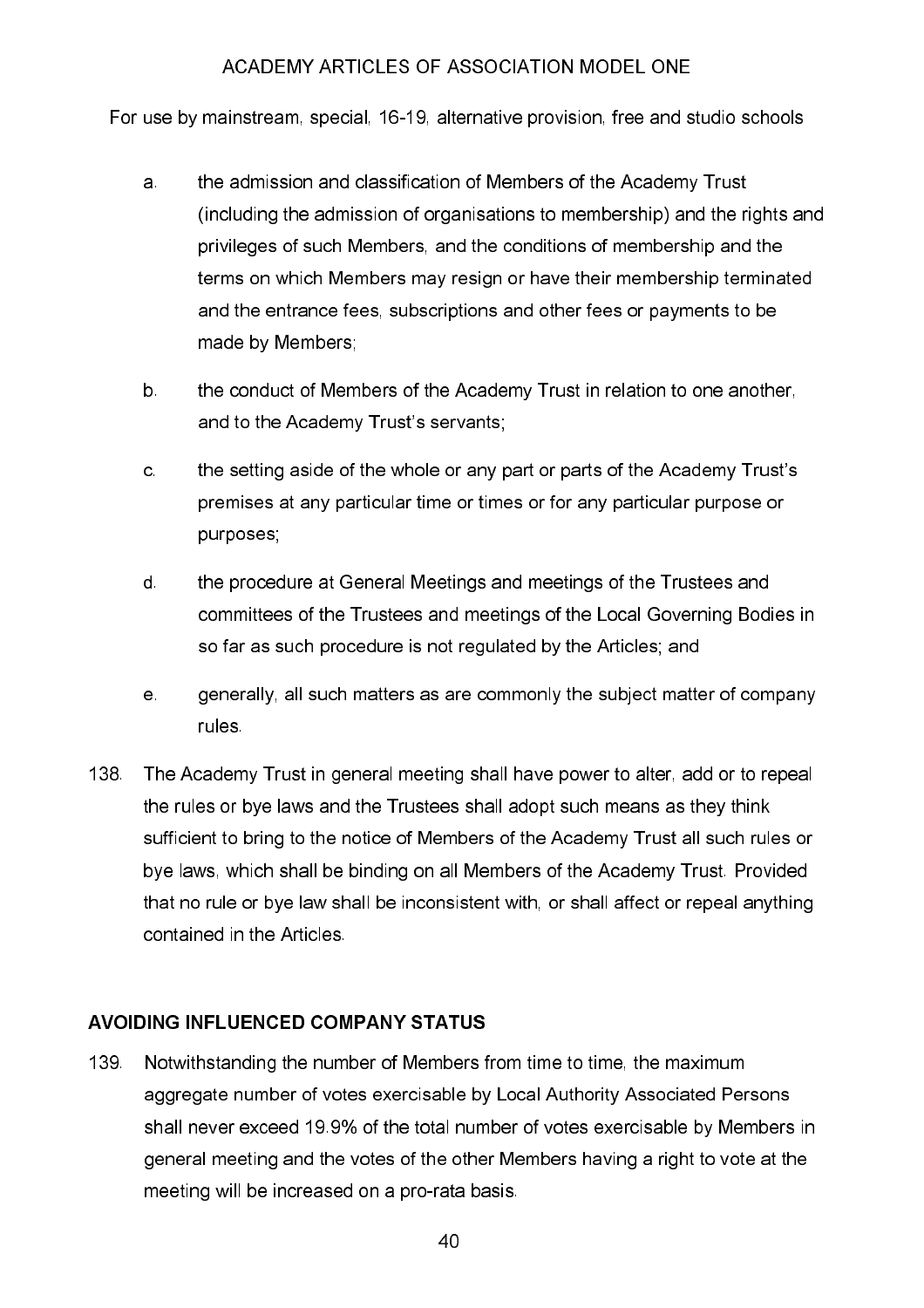For use by mainstream, special, 16-19, alternative provision, free and studio schools

- $140<sub>1</sub>$ No person who is a Local Authority Associated Person may be appointed or elected as a Trustee if, once the appointment or election had taken effect, the number of Trustees who are Local Authority Associated Persons would represent 20% or more of the total number of Trustees. Upon any resolution put to the Trustees, the maximum aggregate number of votes exercisable by any Trustees who are Local Authority Associated Persons shall represent a maximum of 19.9% of the total number of votes cast by the Trustees on such a resolution and the votes of the other Trustees having a right to vote at the meeting will be increased on a pro-rata basis
- $141$ No person who is a Local Authority Associated Person is eligible to be appointed or elected to the office of Trustee unless his appointment or election to such office is authorised by the local authority to which he is associated.
- $142<sub>1</sub>$ If at the time of either his becoming a Member of the Academy Trust or his first appointment or election to office as a Trustee any Member or Trustee was not a Local Authority Associated Person but later becomes so during his membership or tenure as a Trustee he shall be deemed to have immediately resigned his membership and/or resigned from his office as a Trustee as the case may be.
- $143<sup>°</sup>$ If at any time the number of Trustees or Members who are also Local Authority Associated Persons would (but for Articles 139 to 142 inclusive) represent 20% or more of the total number of Trustees or Members (as the case may be) then a sufficient number of the Trustees or Members (as the case may be) who are Local Authority Associated Persons shall be deemed to have resigned as Trustees or Members (as the case may be) immediately before the occurrence of such an event to ensure that at all times the number of such Trustees or Members (as the case may be) is never equal to or greater than 20% of the total number of Trustees or Members (as the case may be). Trustees or Members (as the case may be) who are Local Authority Associated Persons shall be deemed to have resigned in order of their appointment or election date the most recently appointed or elected resigning first.
- $144$ The Members will each notify the Academy Trust and each other if at any time they believe that the Academy Trust or any of its subsidiaries has become subject